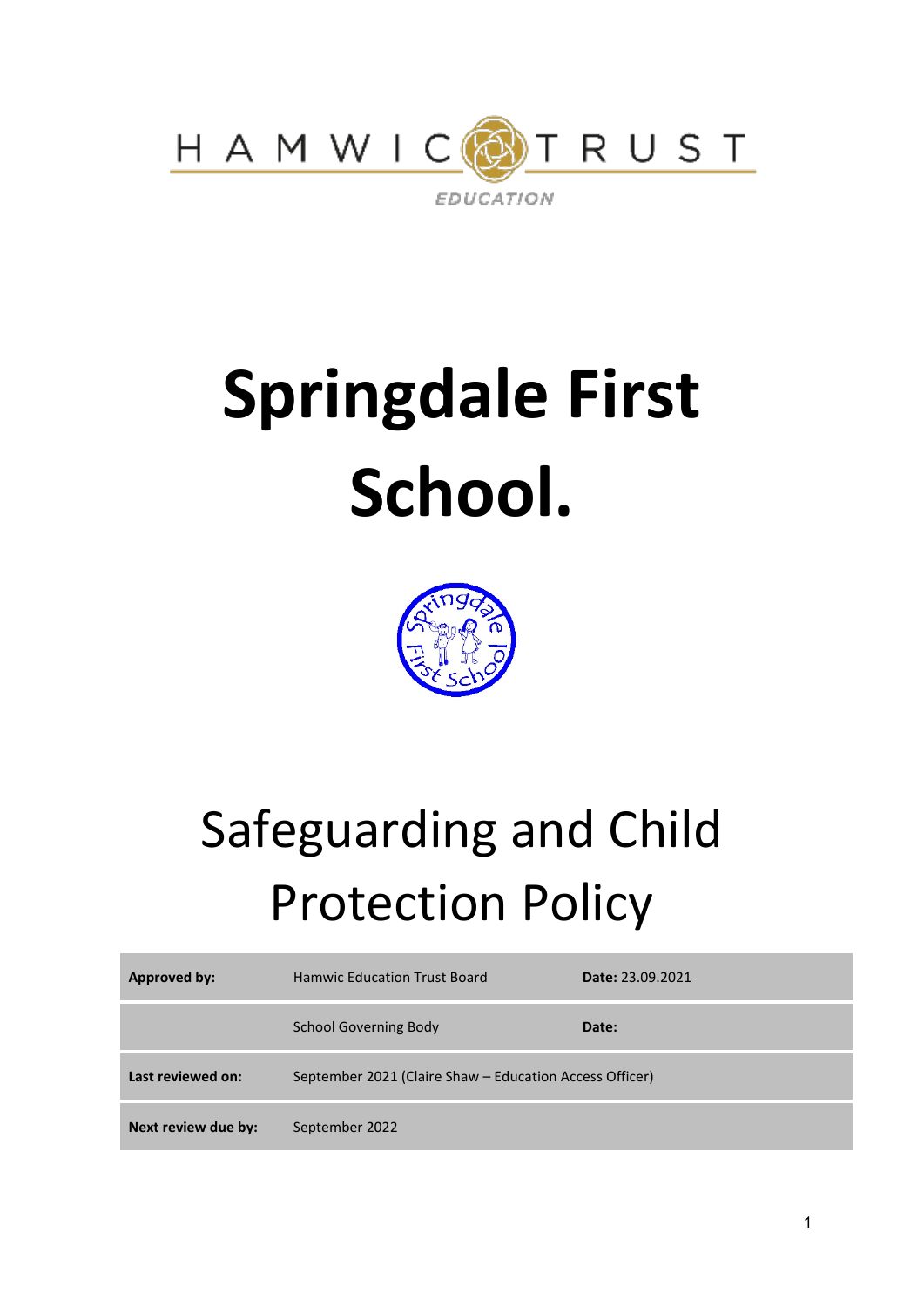Safeguarding Contact Details

If you are concerned about a child at the school, or about the conduct of any member of the school staff, please contact:

Designated Safeguarding Lead

Name: **Miss Debbie Budden**

Contact details: **(01202) 692700. office@springdale.poole.sch.uk**

Deputy Designated Safeguarding Lead

Name: **Mr Matthew Cameron, Mrs Simonne Burgess, Mrs Dionne Samways** Contact details: (**01202) 692700. office@springdale.poole.sch.uk**

Governor with responsibility for Safeguarding

Name: Mrs Helen Heydon

Contact details: (**01202) 692700. office@springdale.poole.sch.uk**

Trust Safeguarding Officer

Name: Claire Shaw

Contact details: [claire.shaw@hamwic.org,](mailto:claire.shaw@hamwic.org) 07395 792 805

Local Authority Designated Officer (LADO) Name: Contact details: 01202 456744 (main number) [LADO@bcpcouncil.gov.uk](mailto:LADO@bcpcouncil.gov.uk)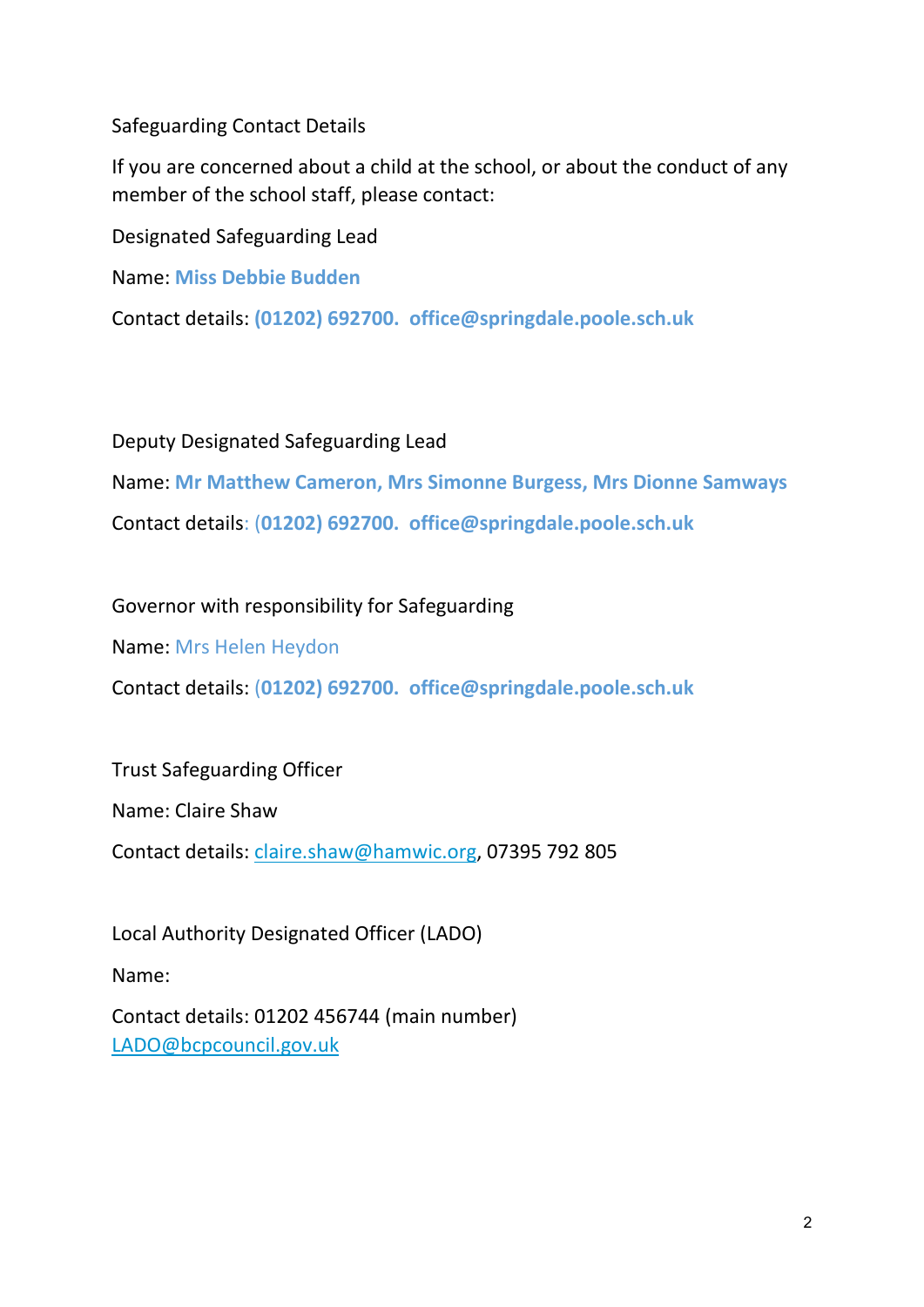# Contents

| $\mathbf{1}$ . |                                                                   |                                                                        |  |  |
|----------------|-------------------------------------------------------------------|------------------------------------------------------------------------|--|--|
| 1.1            |                                                                   |                                                                        |  |  |
| 1.2            |                                                                   |                                                                        |  |  |
| 1.3            |                                                                   |                                                                        |  |  |
| 1.4            |                                                                   |                                                                        |  |  |
| 1.5            |                                                                   |                                                                        |  |  |
| 2.             |                                                                   |                                                                        |  |  |
| 2.1            |                                                                   |                                                                        |  |  |
| 2.2            |                                                                   |                                                                        |  |  |
| 2.3            |                                                                   |                                                                        |  |  |
| 2.3.1          |                                                                   |                                                                        |  |  |
|                | 2.3.2                                                             |                                                                        |  |  |
| 2.4            |                                                                   |                                                                        |  |  |
| 2.5            |                                                                   |                                                                        |  |  |
| 2.6            |                                                                   |                                                                        |  |  |
| 2.7            |                                                                   |                                                                        |  |  |
| 2.8            | Children with Special Educational Needs or Disabilities (SEND) 10 |                                                                        |  |  |
| 2.9            |                                                                   |                                                                        |  |  |
| 2.10           |                                                                   |                                                                        |  |  |
| 3.             |                                                                   |                                                                        |  |  |
| 3.1            |                                                                   |                                                                        |  |  |
| 3.2            |                                                                   |                                                                        |  |  |
| 3.2.1          |                                                                   | Child Criminal Exploitation (CCE) (including County Lines) 12          |  |  |
|                | 3.2.2                                                             |                                                                        |  |  |
| 3.3            |                                                                   |                                                                        |  |  |
| 3.3.1          |                                                                   |                                                                        |  |  |
| 3.4            |                                                                   |                                                                        |  |  |
| 3.4.1          |                                                                   |                                                                        |  |  |
| 3.5            |                                                                   | Peer on peer abuse policy including sexual violence and harassment  15 |  |  |
| 3.5.1          |                                                                   | Responding to reports of sexual violence and sexual harassment 15      |  |  |
| 3.5.2          |                                                                   |                                                                        |  |  |
| 3.5.3          |                                                                   |                                                                        |  |  |
| 3.6            |                                                                   |                                                                        |  |  |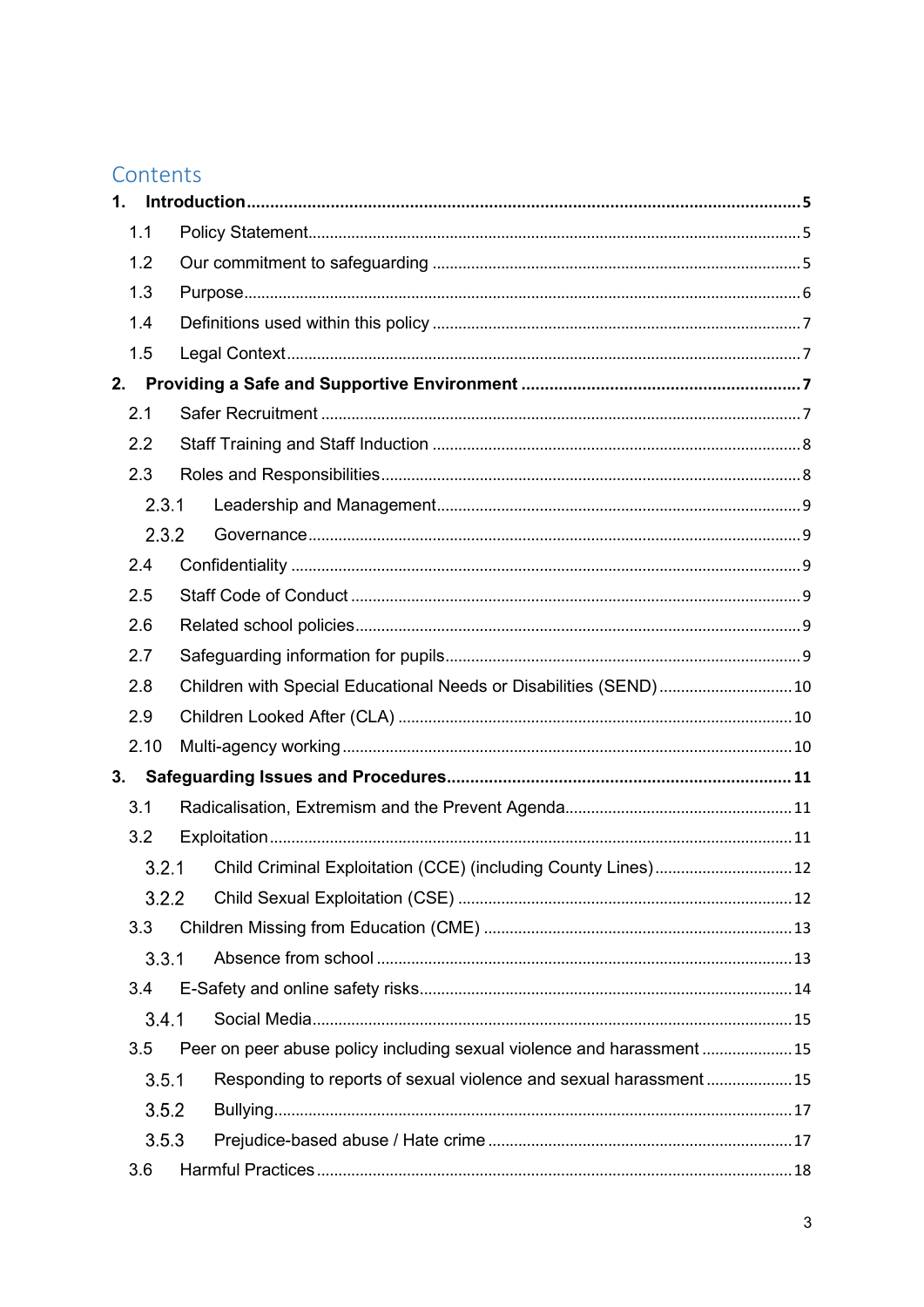|                                                                           | 3.6.1                                                                     |                                                                          |  |  |
|---------------------------------------------------------------------------|---------------------------------------------------------------------------|--------------------------------------------------------------------------|--|--|
|                                                                           | 3.7                                                                       |                                                                          |  |  |
| 4.                                                                        |                                                                           | Taking action to ensure that children are safe at school and at home  19 |  |  |
|                                                                           | 4.1                                                                       |                                                                          |  |  |
|                                                                           | 4.2                                                                       |                                                                          |  |  |
|                                                                           | 4.3                                                                       |                                                                          |  |  |
|                                                                           | 4.4                                                                       |                                                                          |  |  |
|                                                                           | 4.4.1                                                                     |                                                                          |  |  |
|                                                                           | 4.5                                                                       |                                                                          |  |  |
|                                                                           |                                                                           |                                                                          |  |  |
| Appendix 2: Reporting Concerns: Southampton Safeguarding Children's<br>6. |                                                                           |                                                                          |  |  |
|                                                                           | 7. Appendix 3: Pan-Dorset flowchart to support safeguarding decisions  24 |                                                                          |  |  |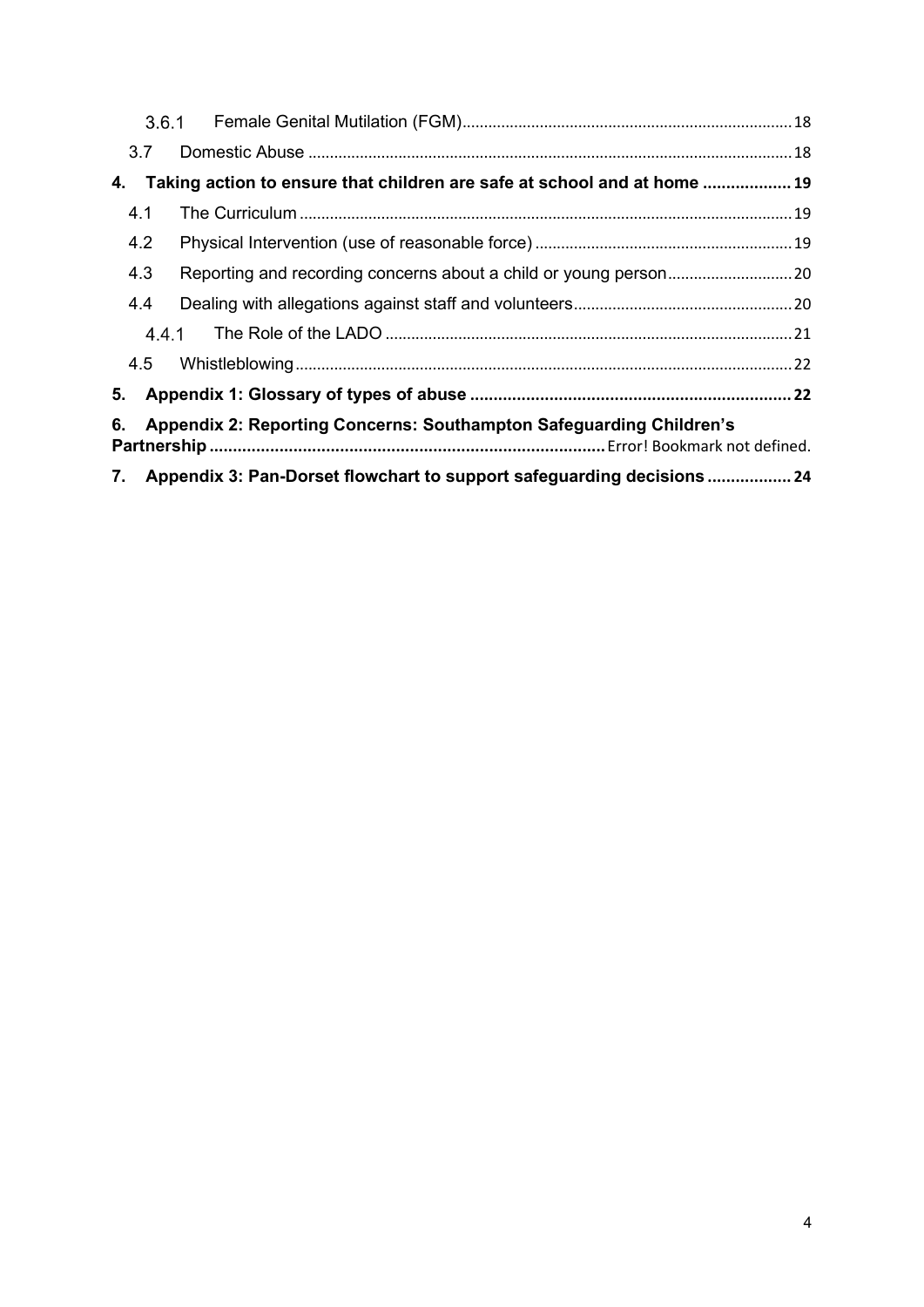# **1. Introduction**

#### **1.1 Policy Statement**

Springdale First School fully recognises its moral and statutory responsibility to safeguard and promote the welfare of all children. This policy applies to all adults, including volunteers, working in or on behalf of the school.

Everyone working in our school has a responsibility to promote the welfare of all children and young people and to keep them safe. We are committed to practice in a way that protects them.

We make every effort to provide a safe and welcoming environment underpinned by a culture of openness where both children and adults feel secure, resilient, valued and respected and are encouraged to talk, believing they will be listened to. We will ensure children know there are adults at the school whom they can approach if they are worried.

#### **1.2 Our commitment to safeguarding**

Environment:

- To provide a safe environment within which children can learn and flourish.
- To provide an environment in which all adults recognise that safeguarding and ensuring children and young people's welfare is everyone's responsibility.
- To ensure that all children and young people will feel safe, secure, valued and respected, and feel confident to approach adults if they are in difficulties and that adults will, at all times, consider what is in the best interests of the child.
- To raise the awareness of all leaders, teaching and non-teaching staff, volunteers and visitors of the need to safeguard children and of their responsibilities in identifying and reporting possible cases of abuse.

Safeguarding procedures:

- To ensure that all concerns, however small, are recorded so as to establish the wider picture for a child and ensure that sufficient oversight by the Designated Safeguarding Lead (DSL) enables a context to be known and therefore support the identification of for example, risks or exploitation.
- To provide a systematic means of monitoring children known or thought to be at risk of harm, and ensure the school, contributes to assessments of need and support plans for those children through timely Early Help referral, contact and working with multi-agency partners and children's social care team and other safeguarding partners.
- To provide attendance by a nominated member of staff or a report with up-to-date information at multi-agency meetings for all children at their school, and for the DSL to liaise with any future school DSL with any information that is required to plan for an effective transition for the child/family.
- To work proactively together with partners such as other education settings where there are siblings, or GP surgeries to ensure that where there are concerns, they are shared and addressed swiftly, with a strong base of information ensuring that the best interests of a child/the children are placed at the centre of referrals.
- To refer to Early Help services so that children, and their wider families can be supported by professionals, intervening as early as possible before referral to children's social care services is required.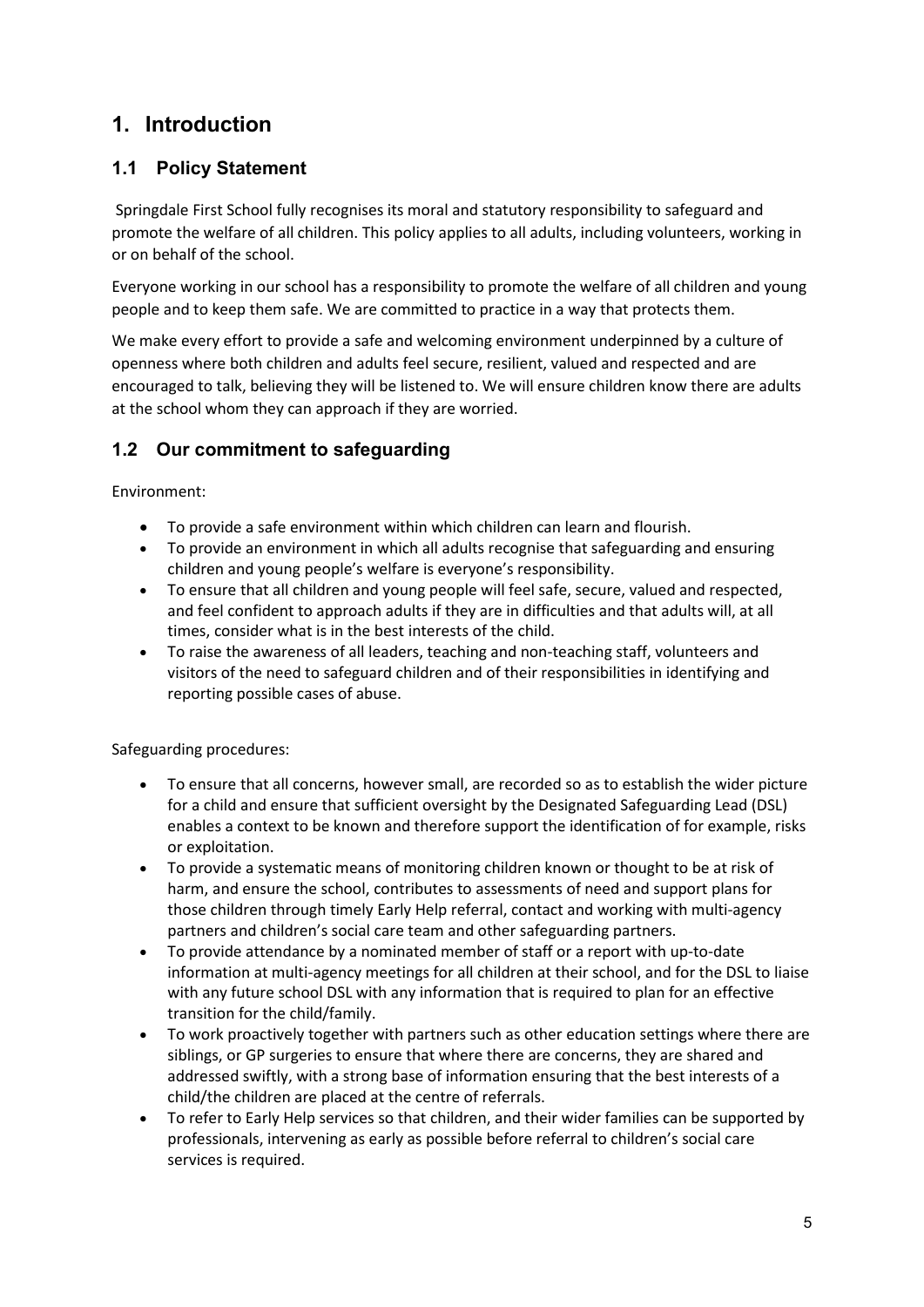• Ensure that all adults within our school who have access to children have been checked and this is recorded.

#### External factors:

- Appropriate supervision is given to visitors and adults on-site. Key information or training for visiting staff and adults will be provided to those who may lead for example sports clubs / out of hours activities at or for the school.
- Have information available for all hirers to ensure the setting must not be used for the promotion of extremism or radicalisation, including the handing out of materials or speakers.
- Ensure that appropriate safeguarding arrangements are in place for children on work placements or alternative provision offsite, or in flexi-school arrangements.
- Transfer of child protection, welfare concerns and learning records that provide support for pupil development when pupils move on from their current setting will be carried out in accordance with local procedures.

#### Curriculum:

- To ensure that the school complies with the statutory guidance September 2020 for relationships, sexual relations, health and well-being.
- To provide an effective PSHE curriculum that encompasses age and developmentally appropriate content, enabling pupils to build skills and confidence to help them to manage the challenges of growing up in today's society, including knowing how to keep themselves safe and where to get help from if they, or others need it.

The protection of children is of the highest priority for our school. Children have the right to feel secure and cannot learn effectively unless they do so. All children regardless of age, gender, ethnicity, ability, sexuality, religion, culture, language and beliefs have a right to be protected from harm.

All staff have a key role in prevention of harm and an equal opportunity to act on any suspicion or disclosure that may indicate a child is at risk of harm in accordance with the guidance. We acknowledge that working in partnership with other agencies protects children and reduces risk and so we will proactively engage in partnership working throughout the child protection process to safeguard children.

Whilst the school will work openly with parents as far as possible, the school reserves the right to contact the Multi-Agency Safeguarding Hub (in line with current safeguarding procedures) without notifying parents if this is in the child's best interests. In all cases, consent must be sought unless it is not in the child's best interests to do so. These decisions will be clearly recorded with their reason and will be held with the child's record of concerns or child protection file with a level of protection determined by the Designated Safeguarding Lead (DSL).

#### **1.3 Purpose**

The purpose of this policy is to:

- provide staff, volunteers and governors with the framework they need in order to keep children safe and secure in our school. The policy will inform parents and guardians how we will safeguard their children whilst they are in our care.
- protect children and young people who attend our school.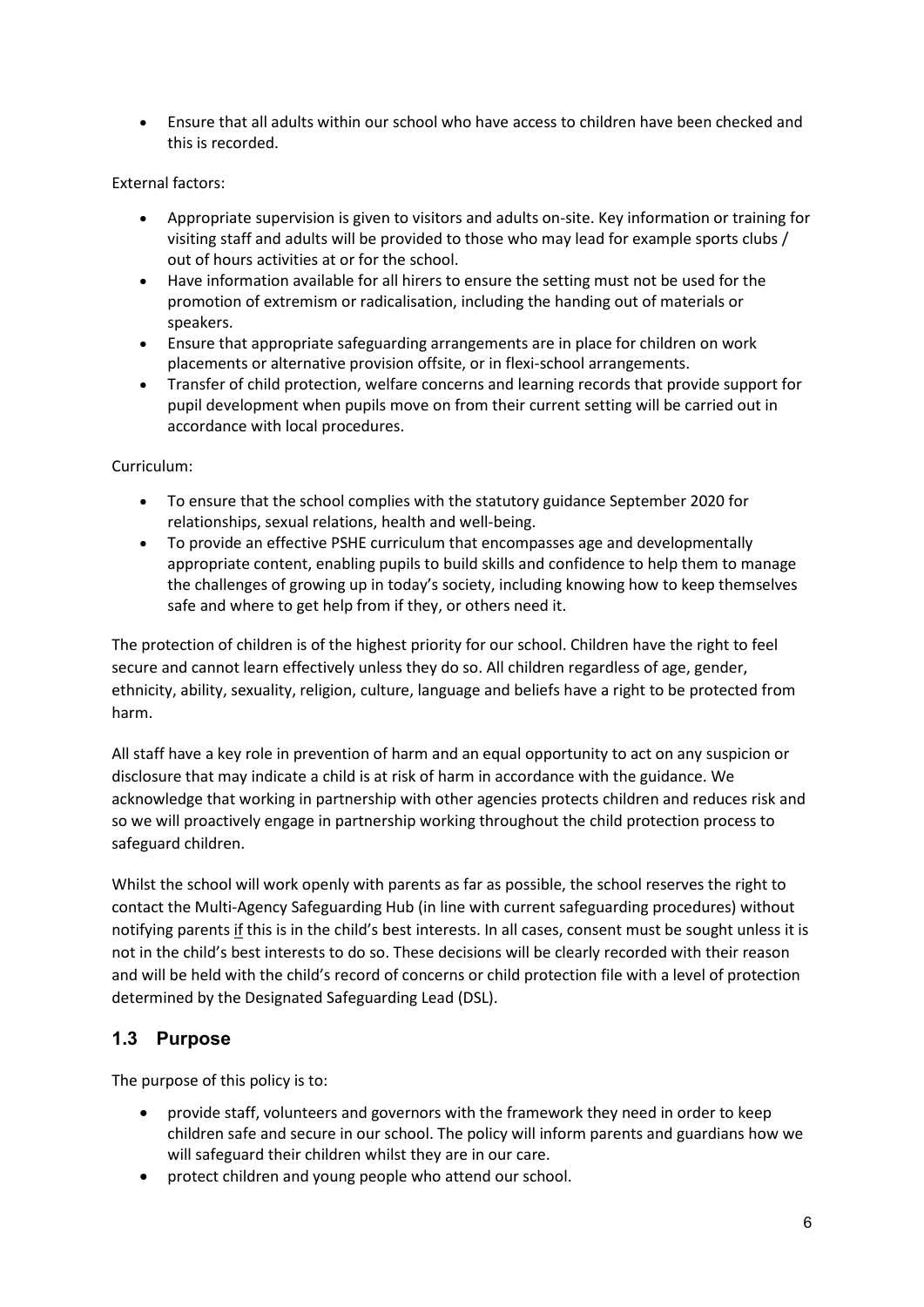- ensure consistent good practice across the school.
- demonstrate our commitment to protecting children.

#### **1.4 Definitions used within this policy**

**Safeguarding**, as defined in KCSIE 2021, is "protecting children from maltreatment; preventing impairment of children's mental and physical health or development; ensuring that children grow up in circumstances consistent with the provision of safe and effective care; and taking action to enable all children to have the best outcomes" Part One para 4).

**Child protection** is an aspect of safeguarding, but is focused on how we respond to children who have been significantly harmed or at risk of significant harm.

The term **staff** applies to all those working for or on behalf of the school, full-time or part-time, in either a paid or voluntary capacity. This also includes parents and governors.

**Child** refers to all young people who have not yet reached their 18th birthday. On the whole, this will apply to pupils of our school; however, the policy will extend to visiting children and students from other establishments.

**Parent** refers to birth parents and other adults in a parenting role for example adoptive parents, step parents, guardians and foster carers.

#### **1.5 Legal Context**

This policy is based on statutory guidance from the Department for Education:

- [Keeping Children Safe in Education \(September 2021\)](https://assets.publishing.service.gov.uk/government/uploads/system/uploads/attachment_data/file/1007260/Keeping_children_safe_in_education_2021.pdf)
- [Working Together to Safeguard Children \(2018\)](https://www.gov.uk/government/publications/working-together-to-safeguard-children--2)
- [Sexual violence and sexual harassment between children in schools and colleges \(Sept 2021\)](https://assets.publishing.service.gov.uk/government/uploads/system/uploads/attachment_data/file/999239/SVSH_2021.pdf)
- [What to do if you're worried a child is being abused -](https://assets.publishing.service.gov.uk/government/uploads/system/uploads/attachment_data/file/419604/What_to_do_if_you_re_worried_a_child_is_being_abused.pdf) Advice for Practitioners (March 2015)

It is also based on the following child protection legislation:

- [Children Act 1989](https://www.legislation.gov.uk/ukpga/1989/41/contents) and [Children Act 2004](https://www.legislation.gov.uk/ukpga/2004/31/contents)
- [Education Act 2002](https://www.legislation.gov.uk/ukpga/2002/32/contents) which states that teachers, education professionals, social workers, health professionals, police officers and members of the public have a statutory duty to report any concerns or suspicions that a child has been abused.
- Sections 175 and 157 of the **Education Act 2002** which clearly states that the governing body of an academy shall make arrangements for ensuring that their functions relating to the conduct of the school are exercised with a view to safeguarding and promoting the welfare of children who are pupils at the school.

Where national guidance changes within the approved policy year, or learning from practice reviews becomes available addendum to policies and process may be made through the governing body.

# **2. Providing a Safe and Supportive Environment**

#### **2.1 Safer Recruitment**

We create a culture of safe recruitment and, as part of that, adopt robust recruitment processes and volunteer checking processes that help deter, reject or identify people who might abuse children. This enables the governing body and if applicable the Trust to act reasonably in making decisions about prospective employees and volunteers using evidence and checks carried out.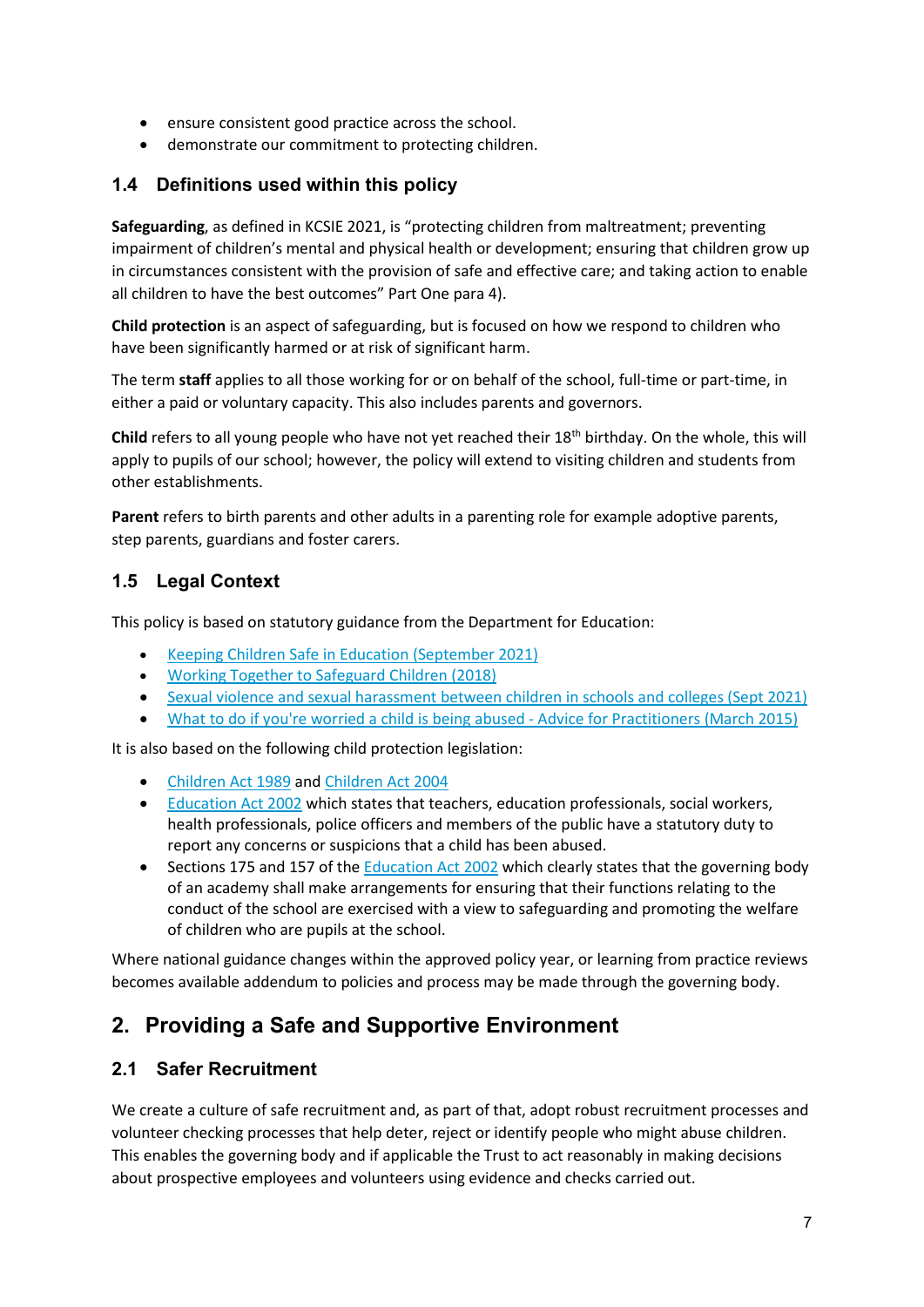The school follows the safer recruitment process outlined in Part Three of KCSIE 2021. On all recruitment panels there is at least one member who has undertaken safer recruitment training which is updated regularly. Safer recruitment practice includes scrutinising applicants, verifying identity and academic or vocational qualifications, obtaining professional references, checking previous employment history, checking any gaps in employment history and ensuring that a candidate has the health and physical capacity for the job, alongside effective induction processes. It also includes undertaking interviews and, in all cases, instigating Disclosure and Barring Service (DBS) checks.

The Single Central Record (SCR) includes a record of all checks undertaken, the date they were completed and who carried out the checks. It also includes the identification of the person's role to ensure regulated or unregulated activity is accurately recorded. Where an individual's details or role has changed the SCR will be updated and files supporting the SCR will include the updated information. For supply staff, information is received from the supply agency, downloaded, stored securely and checked prior to the individual starting regarding checks carried out for the role. Regular monitoring of the SCR is undertaken by senior leaders or governors and a record is made of this monitoring and any actions required.

#### **2.2 Staff Training and Staff Induction**

All staff in our school should be aware of the signs of abuse and be able to respond appropriately. All staff will receive an induction programme which will include basic information relating to signs and symptoms of abuse, how to manage a disclosure from a child, when and how to record a concern about the welfare of a child and advice on safe working practice. All staff are expected to read at least Part One of KCSIE 2021.

All Governors are expected to know and understand their safeguarding responsibilities as described in Part Two and Senior Leaders and the school safeguarding Governor should read the whole of KSCIE 2021.

In line with KCSIE 2021 safeguarding training for staff is provided to the whole school every year with separate training to all new staff and volunteers as part of their induction (if this falls at a different point in the year). All staff are provided with the school's Safeguarding and Child Protection Policy and are informed about safeguarding arrangements on induction to ensure they fully understand their role in identifying concerns and their responsibility to report concerns.

The DSL attends Level 3 Safeguarding training for their role and then refresh this specific training for DSLs every two years. It is the responsibility of the DSL to maintain an overview of new developments so, in addition to having an annual update, they will receive regular updates between training through Local Authority Network meetings, safeguarding updates from the Trust and reading safeguarding related articles or research. Records of training and updates will be kept which identifies that staff have attended, read and understood the information shared.

#### **2.3 Roles and Responsibilities**

We recognise that all staff and Governors have a full and active part to play in ensuring there is a culture of safeguarding that is effective in protecting our pupils from harm. We recognise that staff anxiety around child protection can compromise good practice and so have established clear lines of accountability, training, advice to support the process and individual staff within that process. Staff understand that they all have a key role to play in identifying concerns early and provide help for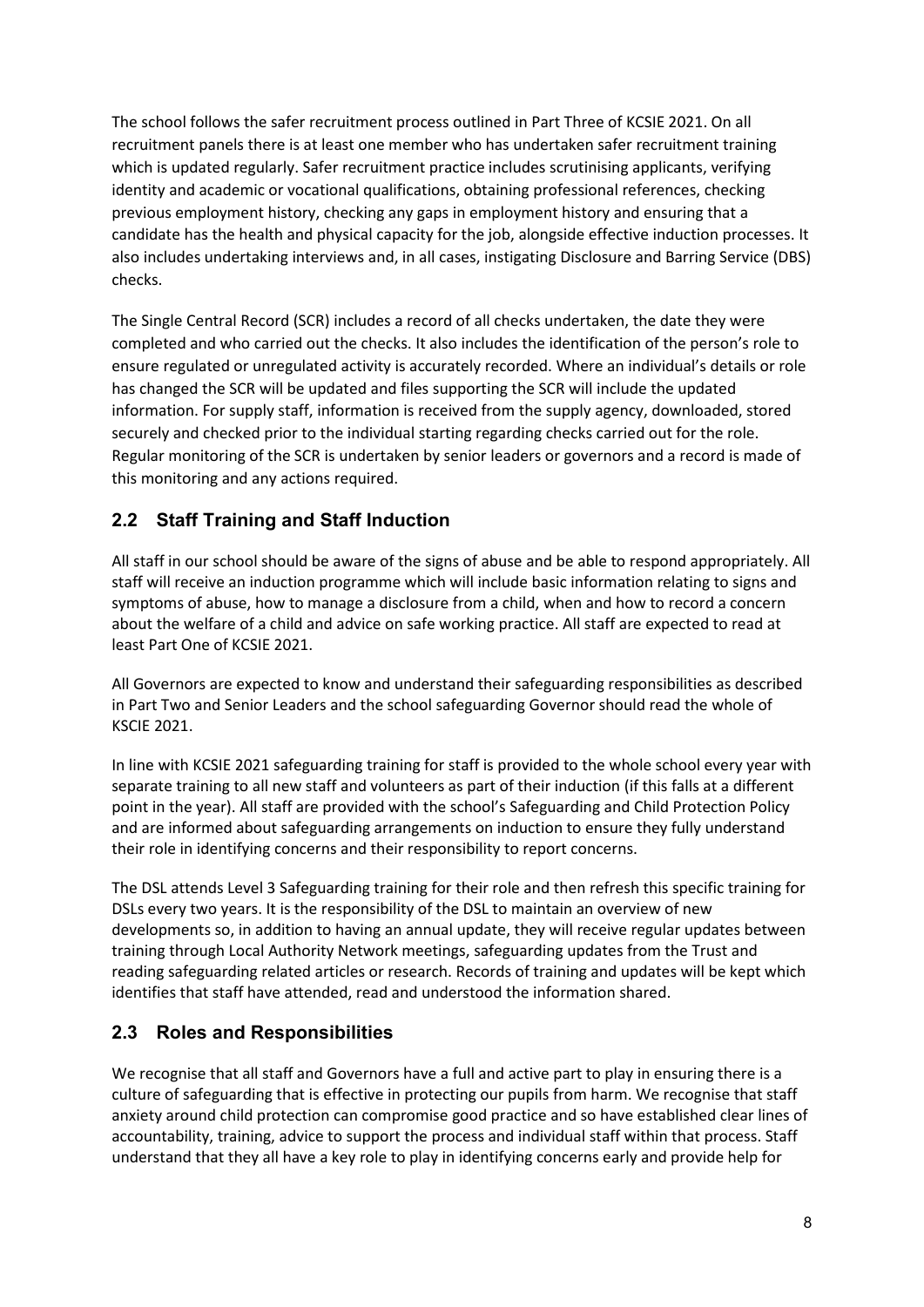children where necessary through referral to Early Help services or Children's Services at the Local Authority.

#### **Leadership and Management**

In this school any individual can contact the DSL if they have concerns about a pupil. The DSL is a member of the Senior Leadership Team. The names and contact details are listed on page 2 of this policy. These safeguarding roles are explicit in assigned job descriptions.

### **Governance**

There is a nominated Safeguarding Governor (see page 2 for details) who leads the monitoring of safeguarding and ensures the school meets its statutory duties effectively. The Safeguarding Governor meets with the DSL to check that procedures are being followed, that staff training is up to date and to keep abreast of the number of children who are open to social care. Governors will refer to the Trust Safeguarding Review document as a template to support their own monitoring. The Chair of Governors receives reports of allegations against the Headteacher and act on the behalf of the Governing Body. Governors are aware of the duties set out in KCSIE 2021 for governing body responsibilities for safeguarding. A record of all governors who have read and understood relevant sections of KCSIE 2021 is held with governing body records. The Safeguarding Governor is required to read KCSIE 2021 in full.

## **2.4 Confidentiality**

Staff understand they can get advice from the DSL regarding concerns and confidentiality. We maintain that all matters relating to child protection are to be treated as confidential and only shared as per the GDPR guidance and DfE Working Together to Safeguard Children guidance. There is a lawful basis for child protection concerns to be shared with agencies who have a statutory duty for child protection. Decisions to share/not share information will be recorded together with the reasons for this within a child protection or welfare concern recorded. The best interests of the child will be placed at the heart of the decision making to share information, especially where contextual information is included. All staff are aware that they cannot promise a child to keep a disclosure confidential. Disciplinary action/re-training will be considered for any breach of confidentiality.

### **2.5 Staff Code of Conduct**

All staff (paid and voluntary) are expected to adhere to a code of conduct in respect of their contact with pupils and their families. This can be found in the Staff Code of Conduct Policy and forms part of induction process for all staff, including expectations for volunteers.

### **2.6 Related school policies**

Safeguarding encompasses issues such as pupil health and safety and bullying and a range of other issues, for example, arrangements for meeting the medical needs of children, providing first aid, school security and positive behaviour. For this reason, other related policies within the school reflect our safeguarding procedures and ethos and are updated accordingly.

### **2.7 Safeguarding information for pupils**

We are committed to creating an ethos in school where children feel safe and are able to talk freely about their concerns, believing that they will be listened to and valued. All pupils in our school are aware of a number of staff they can talk to if they are worried about any problems. The school is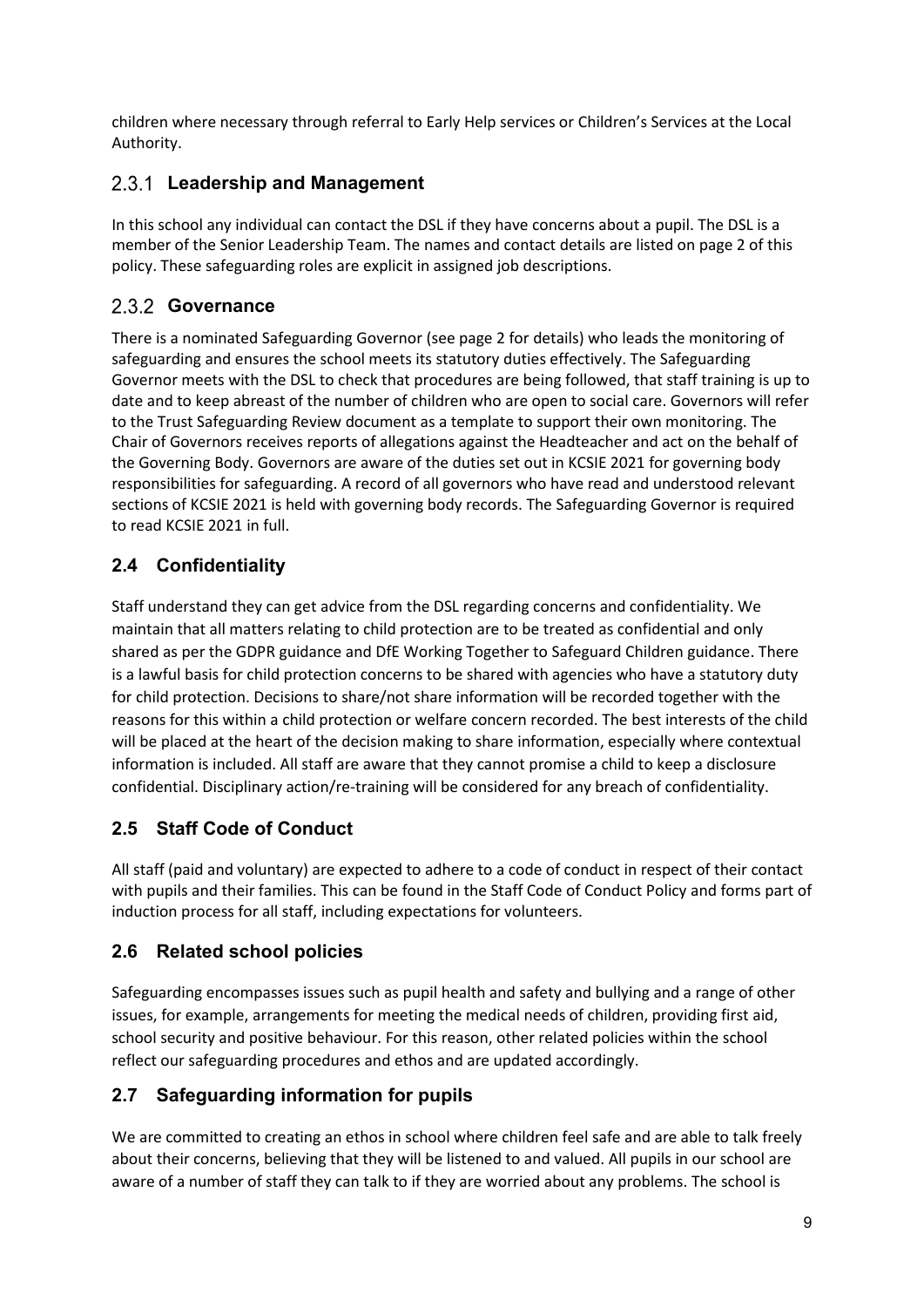committed to ensuring that pupils are aware of behaviour towards them that is not acceptable and how they can keep themselves safe. All pupils know that we have a senior member of staff with responsibility for safeguarding and know who this is. We inform pupils of whom they might talk to, both in and out of school, their right to be listened to and heard and what steps can be taken to protect them from harm.

#### **2.8 Children with Special Educational Needs or Disabilities (SEND)**

School staff and Governors recognise that children with special educational needs or disabilities may be especially vulnerable to abuse and expect staff to take extra care to interpret correctly apparent signs of abuse or neglect. Indications of abuse will be reported as for other pupils. We are committed to providing a school environment in which pupils with SEND feel confident and able to discuss their concerns. Whenever possible, pupils will be given the chance to express themselves to a member of staff with appropriate communication skills. The DSL (or Deputy) will work with the school's Special Educational Needs Coordinator (SENCO) to identify pupils with particular communication needs.

#### **2.9 Children Looked After (CLA)**

We value that every child who has been taken into care, even if they are now out of care and adopted remain vulnerable. They will have experienced levels of abuse that were eventually deemed unacceptable in order for them to have been removed. These experiences are often likely to have a long-term impact on a child's relationships, emotional wellbeing and development. We place these children with high regard to ensure that educational gaps are diminished and that emotional development and wellbeing is supported and monitored.

The Designated Teacher for CLA will have all details of the child's social worker, the name of the LA Virtual School Headteacher. The Designated Teacher in our school is a qualified teacher, who has received training to undertake their role with regards looked after and previously looked after children. The role is clearly set out in their job description and includes the need to promote the educational achievement of these children. The Designated Teacher will:

- Ensure PEP meetings take place regularly and ePEPs are kept up to date;
- Ensure devolved funding is allocated to named children;
- Ensure they work effectively (or in partnership) with the Virtual School Headteacher.

Governors in our school ensure that the Designated Teacher has the necessary training, skills and time to carry out this role on at least an annual basis. The Designated Teacher will ensure that they liaise with the Virtual School and ensure that a personal education plan (PEP) is in place and regularly reviewed. Appropriate staff will have information they need in relation to a child's looked after legal status and contact arrangements in place for the child.

#### **The Designated Teacher for our school is:** Mrs Simonne Burgess

**The name of the Virtual School Head Teacher is**: Mrs Kelly Twitchen

#### **2.10 Multi-agency working**

Schools do not operate in isolation but are part of a wider safeguarding system for children. KCSIE 2021 and Working Together to Safeguard Children 2018 sets out the pivotal role schools have in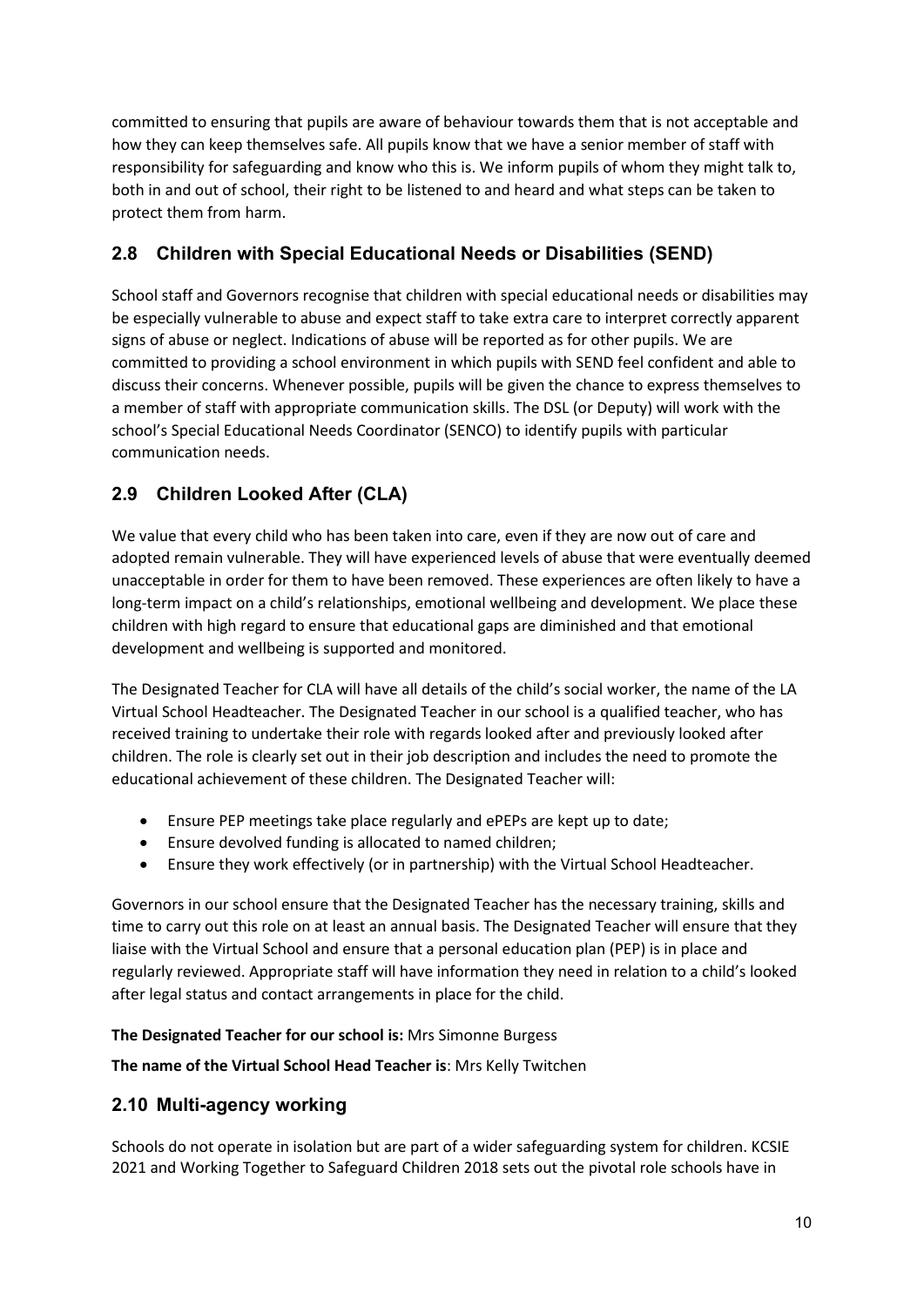multi-agency safeguarding arrangements. The school aims to help protect the children in its care by working consistently and appropriately with a range of agencies.

Our school works as a named agency with the Pan-Dorset Safeguarding Children Partnership.

Our safeguarding children partnership has three safeguarding partners (the local authority, a clinical commissioning group for an area within the local authority; and the chief officer of police for an area within the local authority). The partners have a shared and equal duty to work together with appropriate relevant agencies to safeguard and promote the welfare of local children including identifying and responding to their needs. When named as a relevant agency, schools, in the same way as other relevant agencies, are under a statutory duty to co-operate with the published arrangements. Our school will adhere to local published threshold guidance and procedures.

# **3. Safeguarding Issues and Procedures**

#### **3.1 Radicalisation, Extremism and the Prevent Agenda**

The school is aware of its statutory duty to prevent radicalisation and extremism under the Prevent Duty which became law in 2015. The Prevent Duty requires that all staff are aware of the signs that a child may be vulnerable to radicalisation. The risks will need to be considered for any kinds of extremism. Extremism is the vocal or active opposition to our fundamental British Values of liberty, mutual respect, tolerance of different faiths and beliefs, rule of law and democracy. Extremism can include; political; environmental; extremist animal rights; or faith-based extremism that may lead to a child becoming radicalised. This list is not exhaustive and all staff are updated when new ideologies come to light through safeguarding updates.

All staff have annually undertaken Home Office Prevent awareness training and will be alert to signs of radicalisation. The school will discuss any concerns with the family unless this is likely to put the child at risk.

As part of the preventative process, resilience to radicalisation will be built through the regular promotion of fundamental British values through the PSHE and wider curriculum available at our school.

Any child who is considered vulnerable to radicalisation (and where there are evidence-based concerns which indicate they may be being groomed or radicalised), will be referred by the DSL, who will follow the agreed referral to MASH, liaising and sharing information with the police and Channel, as required. If the police and colleagues consider the information to be indicating a level of risk, the Channel Panel will be convened, and the school will be invited to attend and support this process.

#### **3.2 Exploitation**

Exploitation occurs where an individual or group takes advantage of an imbalance of power to coerce, manipulate or deceive any child or young person under the age of 18. At our school we recognise that any child or young person is vulnerable to this activity and ensure through our annual safeguarding training for all staff that awareness of raising concerns is vital.

Our curriculum includes how children can keep themselves safe and CSE at an age appropriate level through PSHE.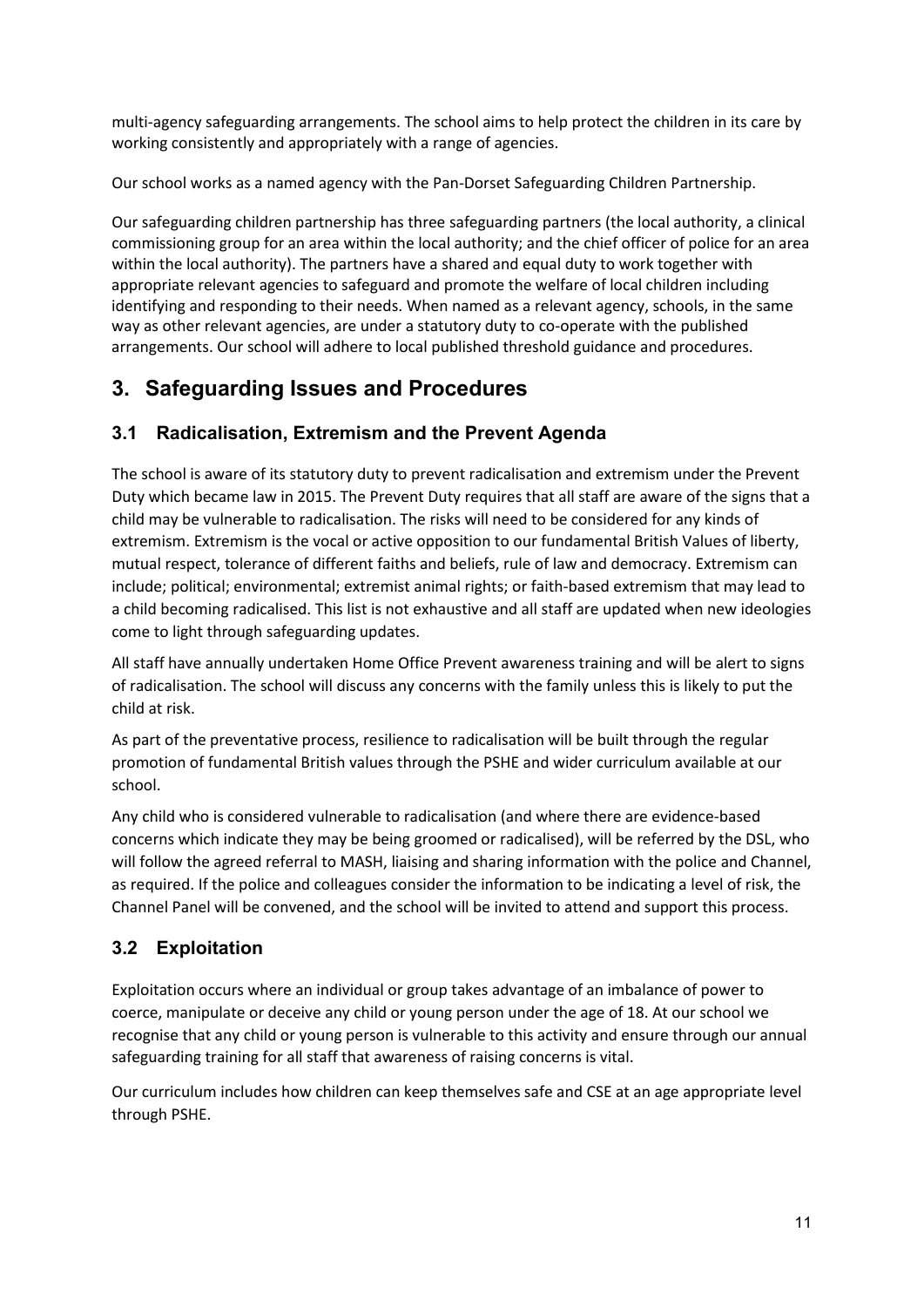### **Child Criminal Exploitation (CCE) (including County Lines)**

CCE "is where an individual or group takes advantage of an imbalance of power to coerce, manipulate or deceive a child into criminal activity

- (a) in exchange for something the victim needs or wants, and/or
- (b) for financial advantage or increased status of the perpetrator or facilitator and/or
- (c) through violence or the threat of violence. (KCSIE 2021, para 32)

The victim may have been criminally exploited even if the activity appears consensual. CCE does not always involve physical contact; it can also occur through the use of technology.

**County Lines** is a form of CCE and is a term used to describe gangs and organised criminal networks involved in exporting illegal drugs into one or more importing areas (within the UK), using dedicated mobile phone lines or other form of "deal line." They are likely to exploit children and vulnerable adults to move (and store) the drugs and money and they will often use coercion, intimidation, violence (including sexual violence) and weapons. (Home Office 2018). Children exploited through County Lines activity are particularly vulnerable to being trafficked.

Children may miss education or appear to have more material belongings or confidence than previously. They may have keys to places that raise a concern, display increasing disruptive behaviour and come home with injuries or looking dishevelled.

Any person in our school who has concerns that a child is being criminally exploited should report their concern to the DSL without delay. The DSL will refer immediately to the MASH for advice / to make a referral. It may be that the DSL decides to refer to the police. The Local Authority Children's Services and the police will consider if a National Referral Mechanism (NRM) needs completing alongside child protection procedures.

As a school we educate all staff in the signs and indicators of all forms of exploitation, including criminal exploitation.

#### **Child Sexual Exploitation (CSE)**

CSE is a complex type of abuse and "occurs when an individual or group takes advantage of an imbalance of power to coerce, manipulate or deceive a child or young person under the age of 18 into sexual activity (a) in exchange for something the victim needs or wants, and/or (b) for the financial advantage or increased status of the perpetrator or facilitator" (KCSIE 2021, para 32) The victim may have been sexually exploited even if the sexual activity appears consensual. Child sexual exploitation does not always involve physical contact; it can also include involving children in the production of sexual images, forcing children to look at sexual images or watch sexual activities, encouraging children to behave in sexually inappropriate ways or grooming a child in preparation for abuse including via the internet (KSCIE 2021, para 36).

The school recognises that this may even appear to be consensual, but still constitutes abuse. Indicators a child may be at risk of CSE include:

- Leaving home/care without explanation and persistently going missing or returning late;
- Exclusion or unexplained absences from school;
- Associating with other young people being sexually exploited;
- Relationships with controlling or significantly older individuals or groups;
- Acquisition of money, clothes, mobile phones etc., without plausible explanation;
- Drug and/or alcohol use may return home or present at school under influence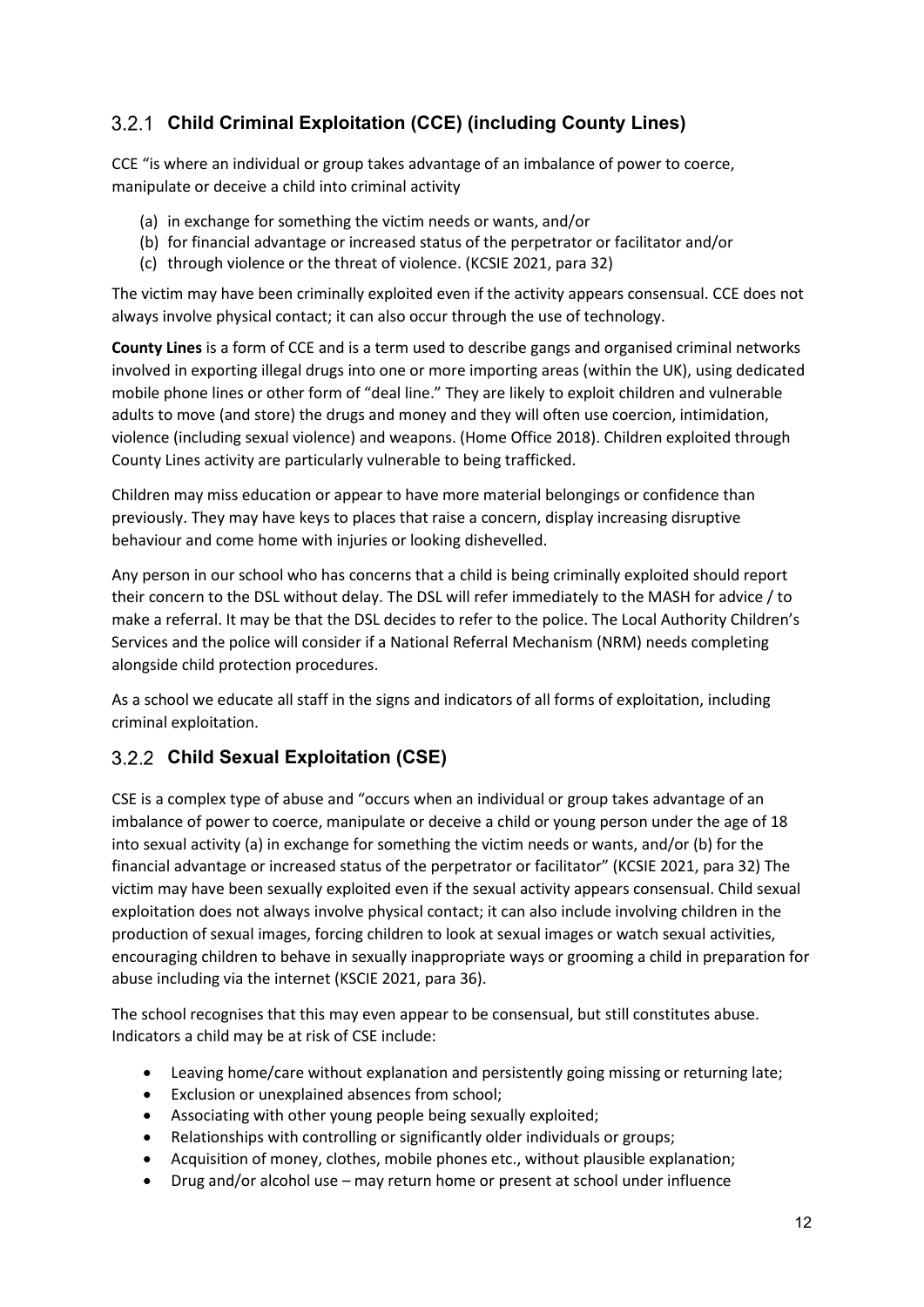- Increasing secretiveness around behaviours;
- Self-harm or significant changes in emotional well-being;
- Excessive receipt of texts/phone calls;
- Multiple callers (unknown adults or peers);
- Concerning use of internet or other social media;
- Inappropriate sexualised behaviour for age/sexually transmitted infections;
- Evidence of/suspicions of physical or sexual assault;
- Frequenting areas known for sexual exploitation or adult sex work.

As a school we educate all staff in the signs and indicators of sexual exploitation. Staff will also remain open to the fact that child sexual exploitation can occur without any of the above risk indicators being present. Our school will follow safeguarding procedures where there is a concern about a child being at risk of or experiencing CSE/CCE.

The school will adhere to Pan-Dorset Safeguarding Children's Partnership risk assessment, guidance and procedures availabl[e here.](https://pandorsetscb.proceduresonline.com/p_ch_sexual_exploit.html?zoom_highlight=child+sexual#1.-definition)

#### **3.3 Children Missing from Education (CME)**

A child going missing from education is a potential indicator of abuse or neglect including sexual exploitation, FGM, child exploitation, child criminal exploitation or risk of radicalisation. We recognise our statutory duty to follow the guidance relating to any child we are aware of who for example does not begin school as expected, or moves with no forwarding school known. There are various reasons a child may be deemed as CME which include, but are not limited to:

- Child not starting school when they reach compulsory school age and therefore never entering the system
- Failing to transition between schools, at phase transfer or if a family moves from one LA to another
- A delay in applying for a new school place
- Refusing an alternative offer of a school place, when the preferred school is full
- Leaving school, with no forwarding education provision or destination

We recognise that it is important that agencies work cooperatively and information is shared in a timely manner. If anyone at our school becomes aware of a child missing education, a referral is made to the LA CME Officer as soon as possible.

If we are aware of a child who is moving and parents/carers have not provided any forwarding address or school, we will contact the CME Officer for advice at the earliest opportunity having attempted to find out the information.

**The LA CME Officer for our school is:** Children Missing Education Team – 01305 225728 cme@dorsetcouncil.gov.uk

#### **Absence from school**

In addition to statutory CME duties, absence from school at any point may be considered, in individual contexts, as both a potential safeguarding issue as well as an educational outcomes issue. We recognise that educational neglect is a factor that adversely affects a child into adulthood. The school has clear procedures to monitor, support and challenge attendance of all pupils. Staff are aware of these procedures and that attendance is an aspect of safeguarding. All absence or non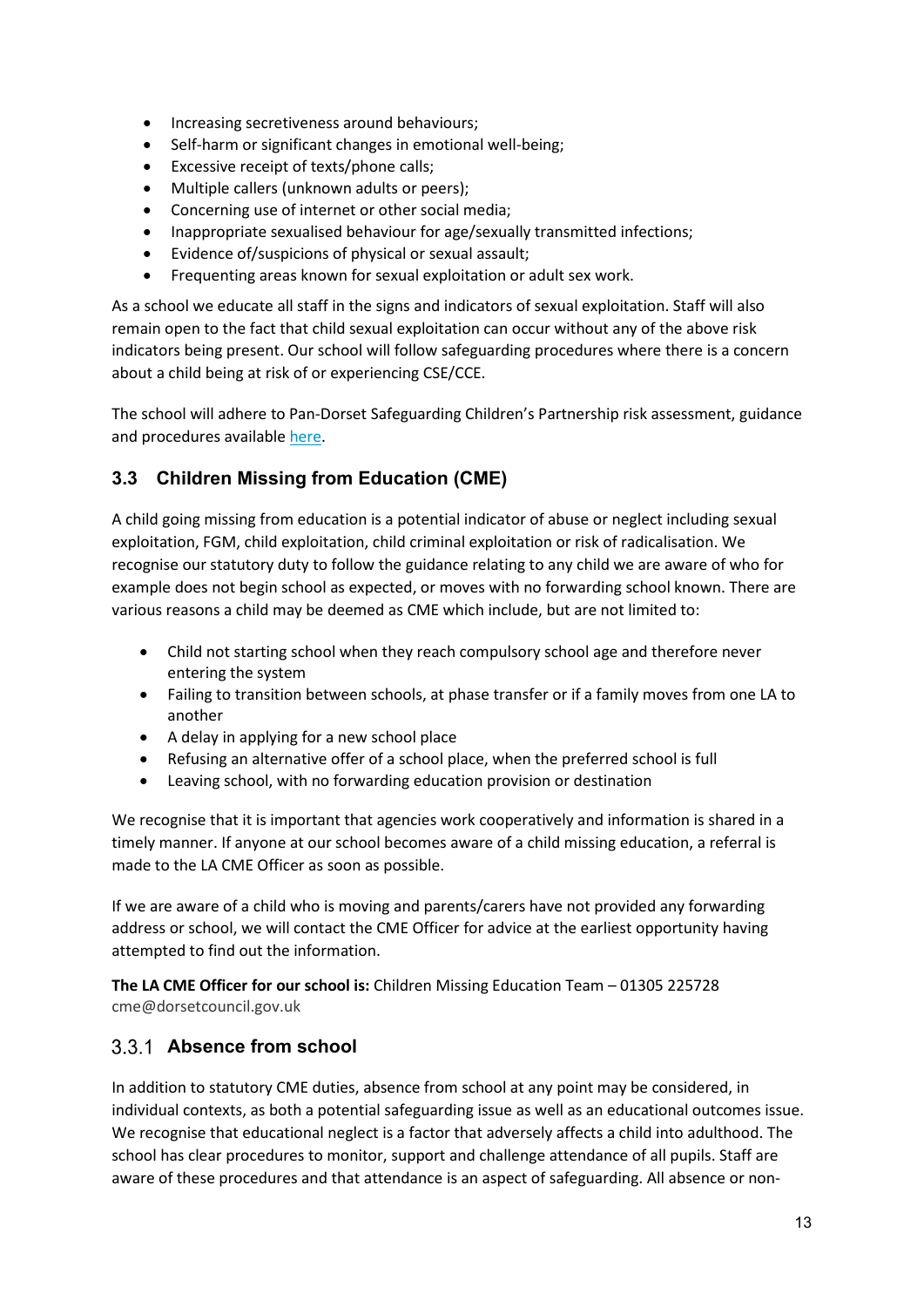attendance will be considered in context with other known factors or concerns and relevant partners or agencies contacted as per safeguarding duties. Staff in our school will aim to work with parents/carers to establish regular attendance for all children and young people through an approach including support and guidance, external agency support, including health colleagues where required. Where these are refused or are not effective given time, we will review each on a case-by-case basis, to consider any additional actions. We may also take steps that could result in legal action for attendance, or a referral to children's social care, or both but will do so on a case-bycase basis.

The school will inform the LA if a parent/carer has notified the school in writing of their decision to electively home educate their child and will co-ordinate a meeting with the parent/carers where possible; if the child is unfit to attend on health grounds; is in custody for four months and when a child is issued a suspension or permanent exclusion. Required LA documentation will be completed and submitted to the relevant LA colleague/team.

#### **3.4 E-Safety and online safety risks**

Children may expose themselves to danger, whether knowingly or unknowingly, when using the Internet and other technologies. Additionally, some children and young people may find themselves involved in activities which are inappropriate, or possibly illegal, through social networking sites etc., including cyber-bullying. Some of the risks presented with online activity include:

- Unwanted contact
- Grooming
- Online bullying
- Sexting
- Leaving digital footprint
- Accessing inappropriate material deliberately or by accident
- Accessing inappropriate material beyond a child's capacity to comprehend

In order to safeguard all our children, the school will, therefore, seek to provide information and awareness to both pupils and parents through:

- Acceptable use agreements for children, parents/carers and governors
- Curriculum activities involving raising awareness around online dangers and strategies to keeping themselves safe online. Children are taught, across the curriculum, that if they do something wrong, it is better to tell someone before it gets any worse.
- Parents evenings / sessions parents are included as much as possible as children often have access to a wide range of technologies at home.
- High profile events / campaigns e.g., Safer Internet Day
- Building awareness around information that is held on relevant web sites, apps or publications
- Ensuring the safeguards in place for the school electronic systems are effective and monitored for any threats to safety. The school have appropriate virus software and filters on all computers.

Governors and the Trust will refer to additional guidance for keeping children safe online (including when they are online at home) in KCISE 2021. The school will follow the most up to date DfE guidance regarding remote learning as signposted in KCSIE para 127.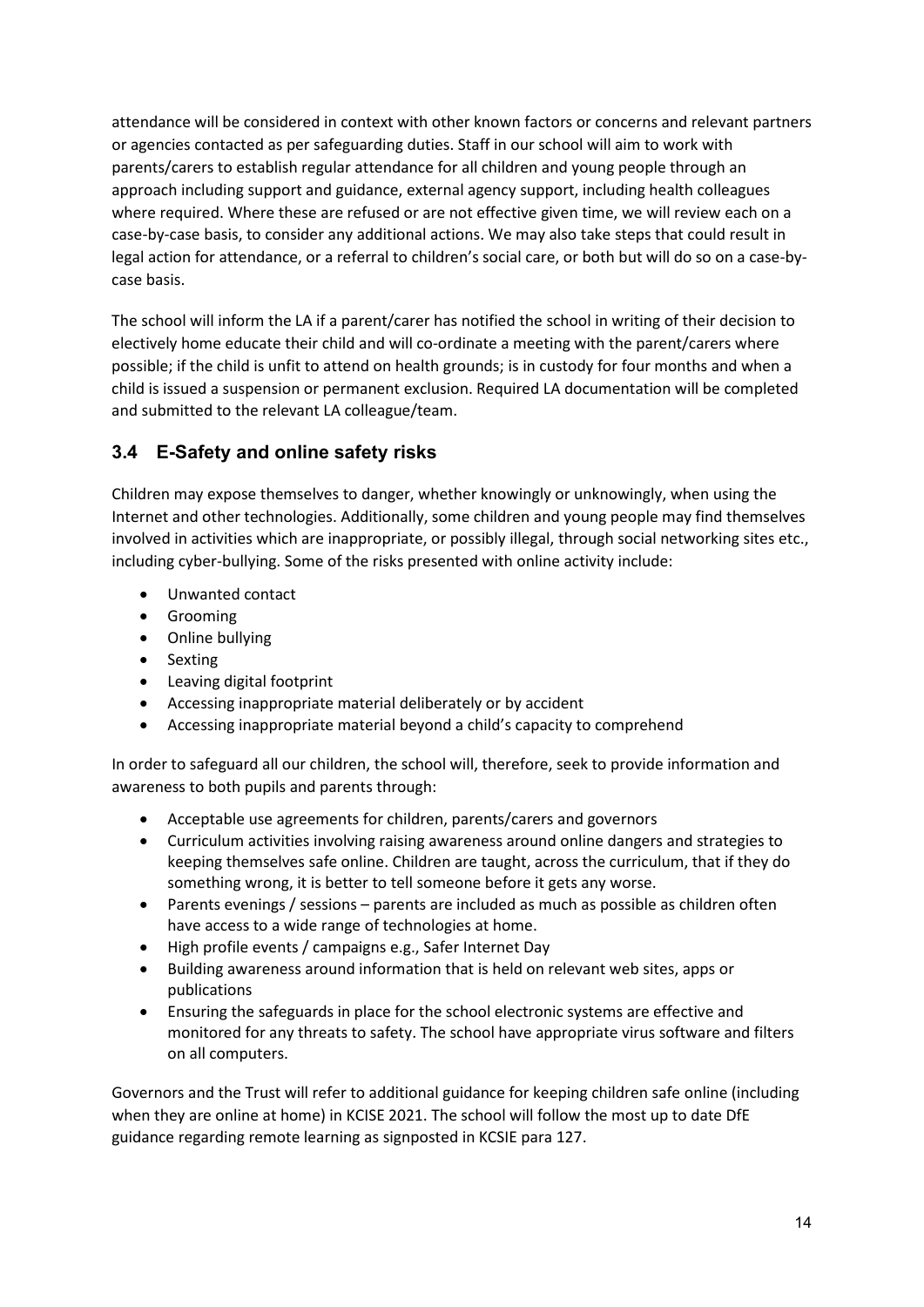#### **Social Media**

In addition to the above online safety guidance above, we recognise there are some specific risks with the use of social media platforms increasingly by younger children. Pupils of a young age are now aware of a wide range of social media platforms. They may access them via friends or family member's phones. Many have an age restriction, mainly due to how the platform can be used. Trends may be seen with platforms, especially those aimed at young people where they think their message or photo disappears once read, or children don't understand privacy settings. Whilst they can seem harmless, we will ensure that our educational provision sets out the responsibilities and legalities of usage as well as the dangers and risks that usage can bring.

#### **3.5 Peer on peer abuse policy including sexual violence and harassment**

We recognise that children are capable of abusing their peers and it can take various forms. This will be dealt with in line with the statutory guidance set out in Part 5 of KCSIE 2021 and as outlined in the guidance Sexual violence and sexual harassment [between children in schools and colleges](https://www.gov.uk/government/publications/sexual-violence-and-sexual-harassment-between-children-in-schools-and-colleges) . In KCSIE 2021, the definition of peer on peer abuse includes:

- Physical abuse
- Sexual violence and sexual harassment
- Sexting and
- Initiation/hazing type violence and rituals
- Bullying (including cyberbullying) and
- Upskirting
- Abuse within intimate partner relationships

All of these behaviours are not acceptable and it will be taken seriously. There is a zero tolerance approach to all forms of peer on peer abuse.

We will minimise the risk of peer on peer abuse by:

- Taking a whole school approach to safeguarding and child protection;
- Providing training to staff;
- Making staff aware that even if there are no reported cases of peer on peer abuse, including direct disclosures of sexual violence and sexual harassment, they must not take the view it is not happening. All staff working with children are advised to maintain an attitude of 'it could happen here'.
- Providing a clear set of values and standards, underpinned by the school's behaviour policy and pastoral support system, and by a planned programme of evidence based content delivered through the curriculum;
- Engaging with specialist support and interventions.

#### **Responding to reports of sexual violence and sexual harassment**

All staff in our school are clear that sexual violence and sexual harassment is not acceptable, will never be tolerated and is not an inevitable part of growing up. The school recognise that more vulnerable groups are girls, SEND and CLA. Children who are victims of sexual violence and sexual harassment will likely find the experience stressful and distressing. This will, in all likelihood, adversely affect their educational attainment as well as their emotional wellbeing. It is important that all victims are reassured they are taken seriously, that they should not feel ashamed and offered appropriate support. The child's wishes and feelings will be taken into account when determining what action to take and what services to provide.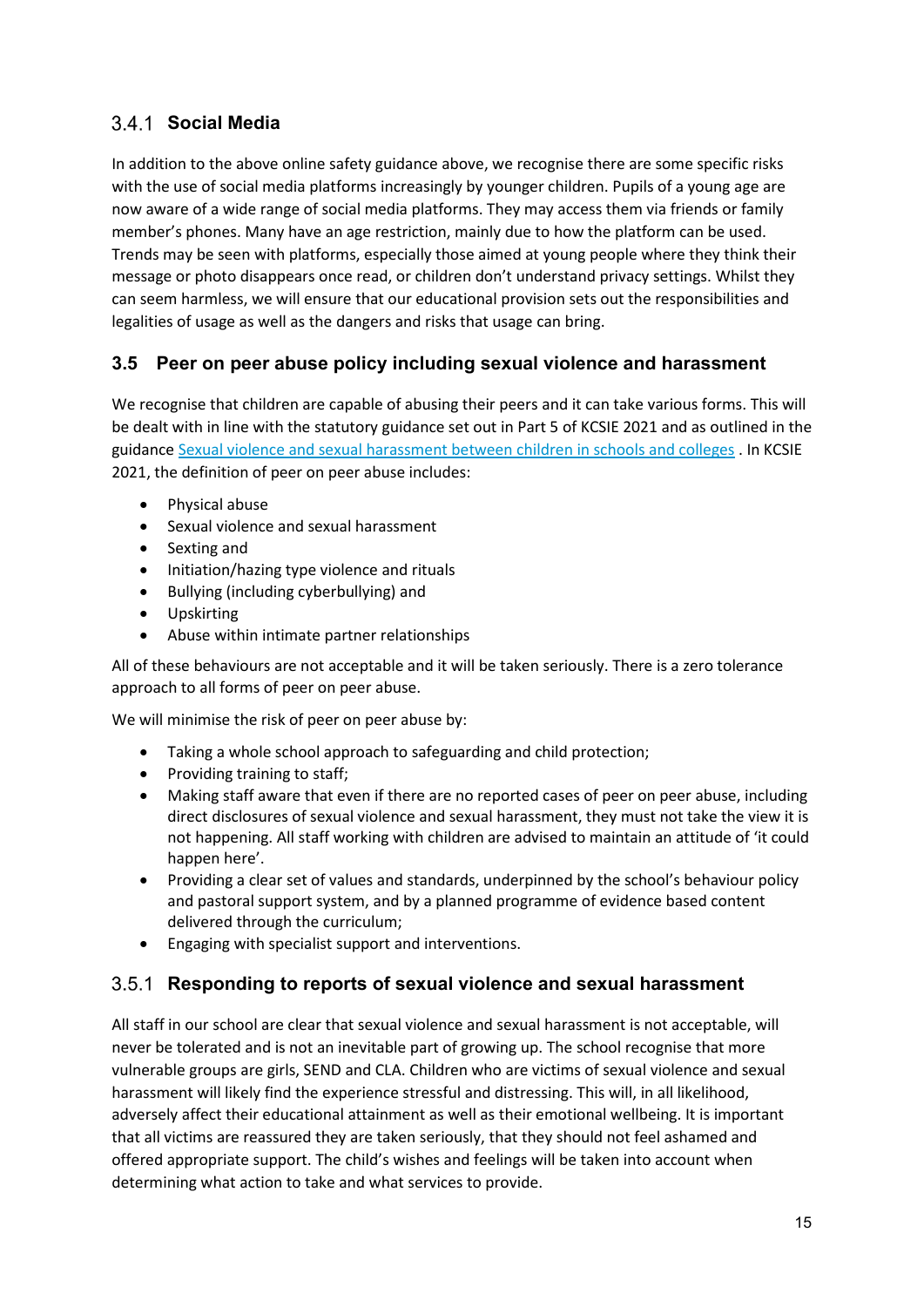Staff recognise that allegations of sexual violence or sexual harassment are likely to be complex and will require difficult professional decisions to be made, often quickly and under pressure (KCSIE 2021, para 437). The DSL must be notified without delay and decisions made on a case-by-case basis, with the DSL taking a leading role using their professional judgement, supported by other agencies. As with other disclosures the person disclosing must be able to disclose the information in a supportive environment with a clear record of factual information made as soon after the disclosure as possible.

The DSL will refer to the Brook's Sexual Behaviours Traffic Light Toolkit for guidance. We will follow the LA flowchart for Youth Produced Sexual Imagery and contact the Safe Schools and Communities Team for advice.

The DSL will follow Part 5 of KCSIE 2021 on how to record and respond to a report and complete an immediate risk and needs assessment on a case-by-case basis. The risk assessment will consider:

- The victim, especially their protection and support;
- Whether there may have been other victims;
- The alleged perpetrator, their support needs and any discipline action;
- All other children at the school;
- The victim and the alleged perpetrator sharing classes and space at school.

Where there has been other professional intervention and/or specialist risk assessments, these professional assessments will be used to inform the school's approach to supporting and protecting pupils.

The DSL will consider:

- The wishes of the victim;
- The nature of the incident including whether a crime has been committed and the harm caused;
- Ages of the children involved;
- Developmental stages of the children;
- Any power imbalance between the children;
- Any previous incidents;
- Ongoing risks;
- Other related issues or wider context.

The DSL will manage the report with the following options:

- Manage internally
- Refer to Early Help
- Refer to the Multi-Agency Safeguarding Hub (MASH)
- Report to the police (generally in parallel with a referral to MASH)

If the alleged abuse involves an online element staff including the DSL will be mindful of the [Searching, screening and confiscation: advice for schools D](https://www.gov.uk/government/publications/searching-screening-and-confiscation)fE guidance (2018) and the UK Council for Child Internet Safety (UKCCIS)guidance (2020) [Sharing nudes and semi-nudes: advice for education](hthttps://www.gov.uk/government/publications/sharing-nudes-and-semi-nudes-advice-for-education-settings-working-with-children-and-young-people/sharing-nudes-and-semi-nudes-advice-for-education-settings-working-with-children-and-young-people)  [settings working with children and young people.](hthttps://www.gov.uk/government/publications/sharing-nudes-and-semi-nudes-advice-for-education-settings-working-with-children-and-young-people/sharing-nudes-and-semi-nudes-advice-for-education-settings-working-with-children-and-young-people) If a child is at risk of harm, is in immediate danger, or has been harmed, the DSL will report to children's social care through contact with MASH, and this will be in conjunction with having contacted the police first (irrespective of the child's age). Parents/carers will be informed unless there is a compelling reason not to, such as immediate safety or risk to the child be they the victim or alleged perpetrator. The police will advise what information can or should be shared.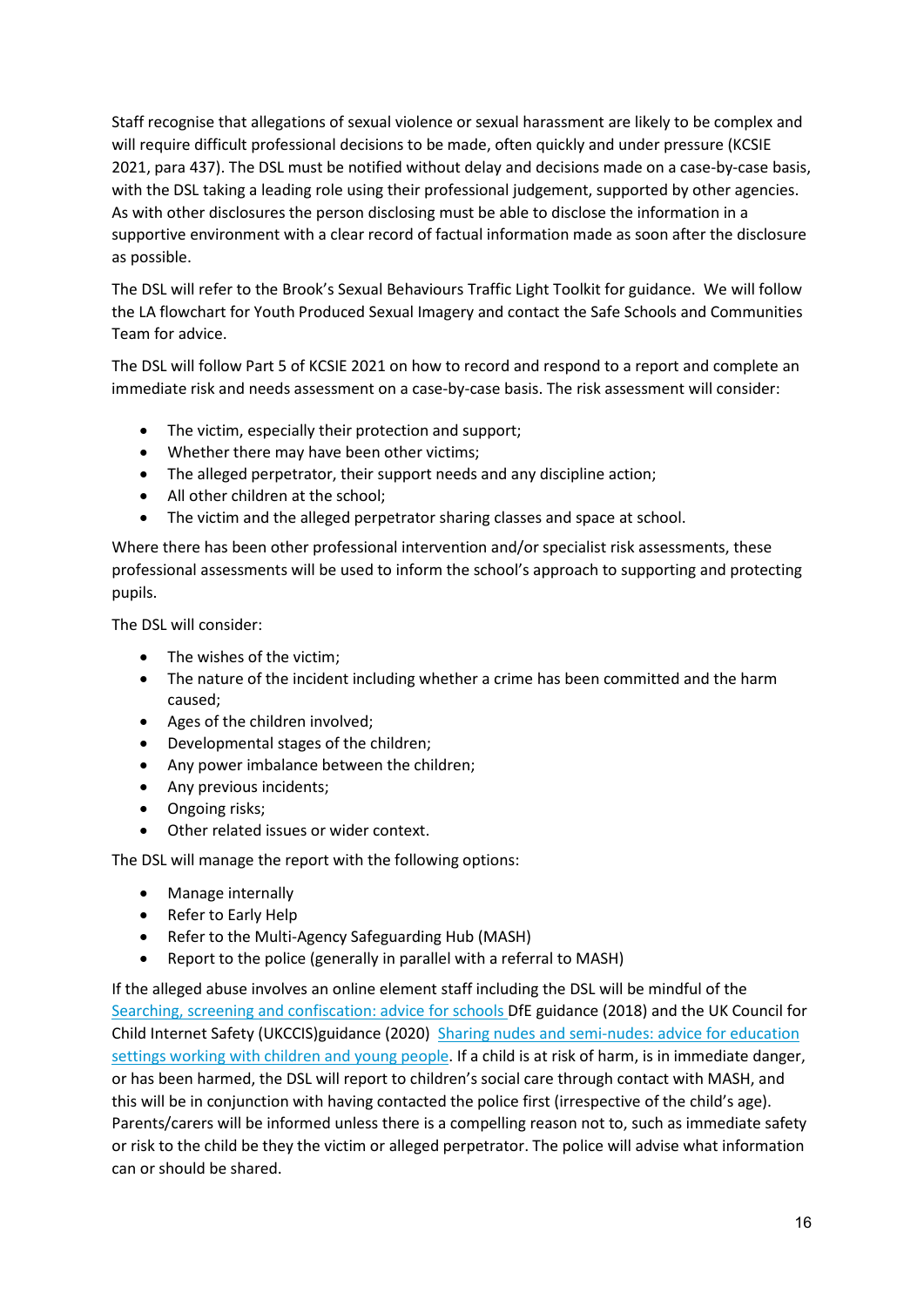Ongoing response:

- The DSL will manage each report on a case-by-case basis, consider the proportionality of the response, and will keep the risk assessment under review.
- Where there is a criminal investigation into a rape, assault by penetration or sexual assault, the alleged perpetrator should be removed from any classes they share with the victim.
- The DSL will consider how best to keep the victim and perpetrator a reasonable distance apart on school premises.
- Where a criminal investigation into a rape or assault by penetration leads to a conviction or caution, the school will take suitable action. In all but the most exceptional of circumstances, the rape or assault is likely to constitute a serious breach of discipline and lead to the view that allowing the perpetrator to remain in the same school would seriously harm the education or welfare of the victim (and potentially other pupils).
- The school will take any disciplinary action against the alleged perpetrator in line with the school behaviour policy. Where a criminal investigation into sexual assault leads to a conviction or caution, the school will, if it has not already, consider any suitable sanctions in the light of their behaviour policy, including consideration of a permanent exclusion. Where the perpetrator is going to remain at the school, the principle would be to continue keeping the victim and perpetrator in separate classes and continue to consider the most appropriate way to manage potential contact on school premises. The nature of the conviction or caution and wishes of the victim will be especially important in determining how to proceed in such cases.
- The school recognises that taking disciplinary action and providing appropriate support are not mutually exclusive actions and will occur at the same time if necessary.
- The victim, alleged perpetrator and other witnesses (pupils and adults) will receive appropriate support and safeguards on a case-by-case basis. When it is clear that ongoing support will be required, the school will ask the victim if they would find it helpful to have a designated trusted adult to talk about their needs. The choice of any such adult will be the victims and the school will respect and support this choice.

# **Bullying**

All incidents of bullying (including those involving physical abuse), including cyber-bullying, racist, homophobic and gender related bullying, will be dealt with in accordance with our Anti-Bullying policy. This is linked with our Behaviour Policy and our PSHE programme which includes the statutory Relationships, Sex and Relationships and Health Education.

Springdale First School is committed to treating all bullying seriously. Racial and homophobic incidents are recorded separately to general behavioural issues and appropriate consequences, reeducation and support is put in place.

#### **Prejudice-based abuse / Hate crime**

This is a criminal offence which is perceived by the victim or any other person to be motivated by hostility or prejudice based on a person's real or perceived disability; race; religion; gender identity; sexual orientation; and/or age. Although this sort of crime is collectively known as 'hate crime' the offender doesn't have to go as far as being motivated by 'hate', they only have to exhibit 'hostility'.

As a school we will train staff to ensure staff recognise what constitutes hate crime, or early indicative behaviour and take action to challenge it effectively. We will support victims of prejudicebased incidents and hate crimes. We recognise that anyone can be a perpetrator, and this can take place within groups who have a protected characteristic as well as those who do not.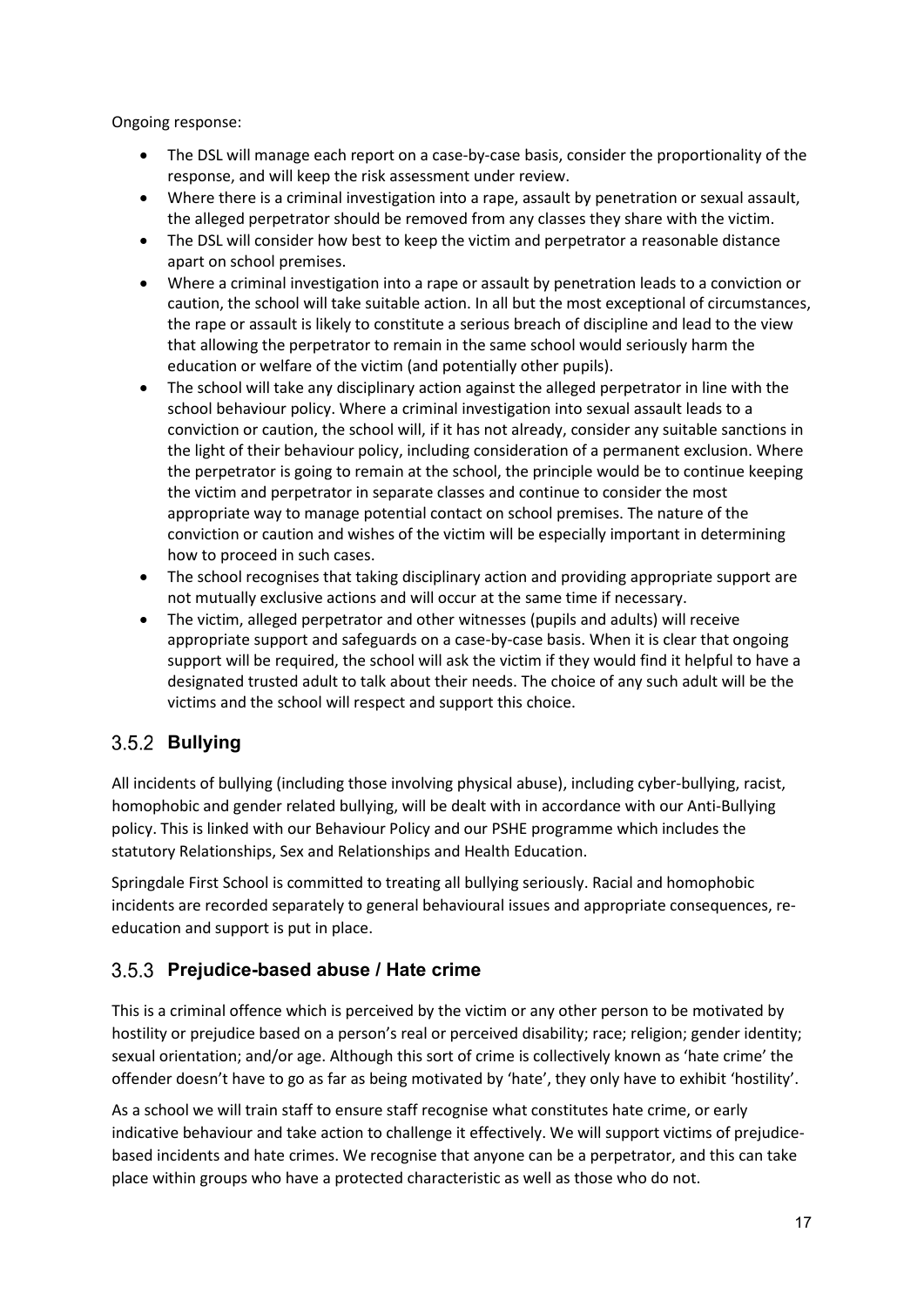#### **3.6 Harmful Practices**

Harmful Practice encompasses incidents or crimes which have been committed to protect or defend the honour of the family and/or community or an individual, including female genital mutilation (FGM), forced marriage, abuse linked to faith or cultural practices such as breast flattening (sometimes referred to as breast ironing). It often can include a wider network of family or community pressure and can include multiple perpetrators.

Any concerns held must be reported to the DSL without delay. The DSL will contact MASH for advice and follow up with a written referral and may contact the police. If it is clear that a crime has been committed or the pupil is at immediate risk the police will be contacted in the first place, followed by MASH.

#### **Female Genital Mutilation (FGM)**

FGM is illegal in England and Wales and it is mandatory for teachers and other regulated professionals to report known or disclosed cases of FGM directly to the police. In these situations, the DSL and/or School Leader must be informed that the member of teaching staff has called the police to report information that they believe indicates that FGM has happened. Advice can be sought from the DSL if required. If the information is gained by a non-regulated professional, they must report to the DSL without delay for advice on actions.

At no time will school staff examine pupils to confirm FGM concerns. For cases where it is believed that a girl (under 18) may be vulnerable to FGM or there is a concern that she may be about to be affected by this issue the staff will inform the DSL who will report it in line with other child protection concern.

Through the Relationships, Sex and Health Education curriculum, pupils will be made aware of the rights they have with regard to their body.

#### **3.7 Domestic Abuse**

Domestic abuse is defined as the behaviour of a person towards another person if they are aged 16 or over and are personally connected to each other and the behaviour is abusive. Behaviour is 'abusive' if it consists of any of the following: physical or sexual abuse; violent or threatening behaviour; controlling or coercive behaviour; economic abuse; psychological, emotional or other abuse.

Research indicates that living within a home where domestic abuse takes place is harmful to children and can have a serious impact on their behaviour, wellbeing and understanding of what a normal relationship is. We recognise that witnessing domestic abuse, or becoming involved, has an impact on a child and young person and they will need support. All staff know, through training, that they must be alert to signs/indicators and may be asked to support a child at the request of a DSL at short notice if the school has been alerted to an incident by the police / Operation Encompass.

The Domestic Abuse Act 2021 recognises the impact of domestic abuse on children, as victims in their own right, if they see, hear or experience the effects of abuse. Children often feel blame, live in fear and uncertainty and therefore are prone to longer term emotional and psychological needs. These children may become aggressive; display anti-social behaviours; suffer from depression or anxiety; or fail to reach their educational potential.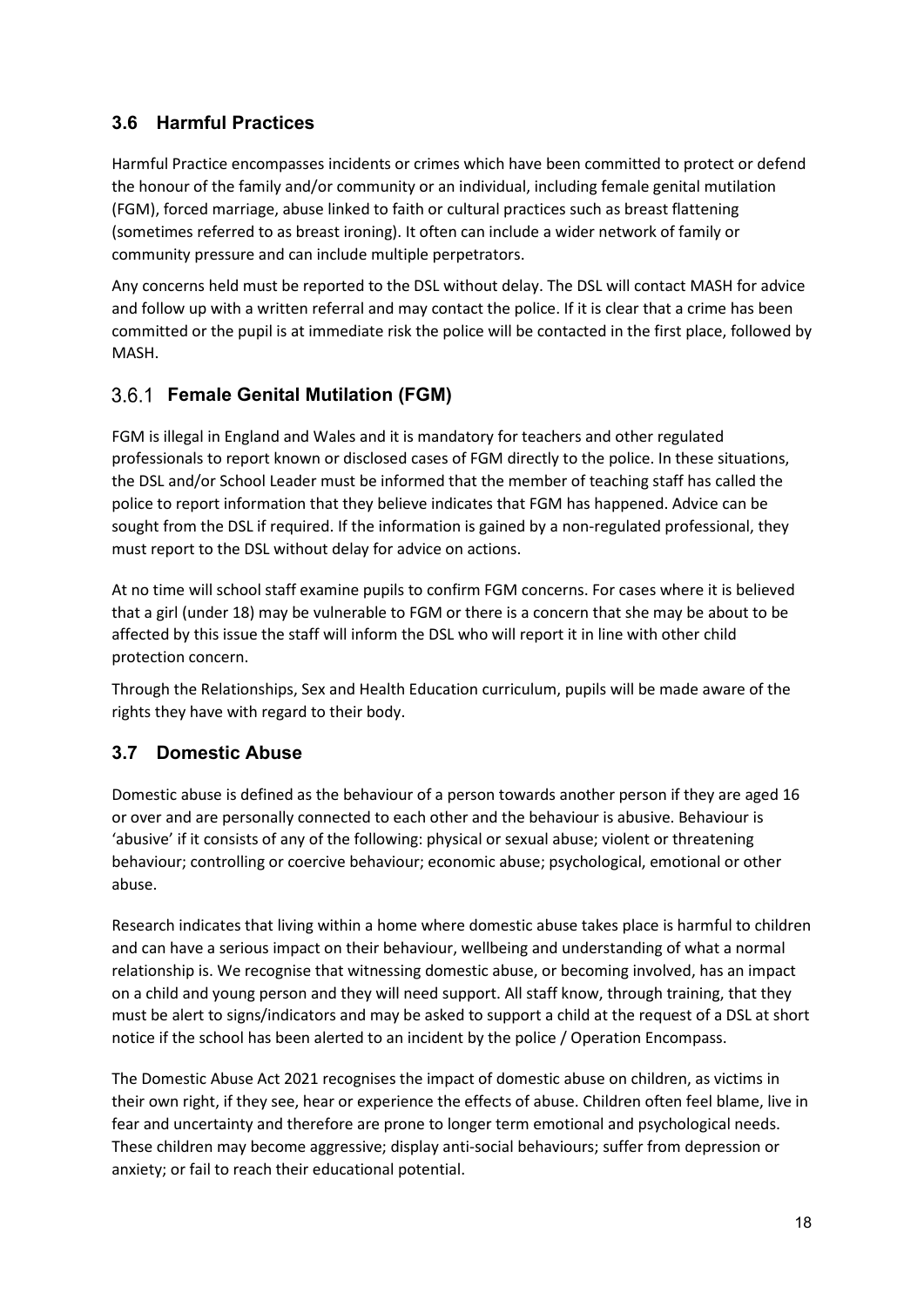We will ensure that our PSHE curriculum has planned learning for pupils to enable them to recognise and build healthy relationships and understand where they can get help from if they, or someone they know needs help or advice. This will be in line with the statutory guidance for the RSHE curriculum.

School staff are aware, as referenced in KCSIE, that advice on identifying children who are affected by domestic abuse and how they can be helped is available from:

- NSPCC
- Refuge (offers a 24-hour national domestic abuse helpline)
- Safe Lives (provide a toolkit for professionals to support an assessment)
- Operation Encompass

### **4. Taking action to ensure that children are safe at school and at home**

#### **4.1 The Curriculum**

Throughout the whole school, staff raise pupil's awareness of safety knowledge. The aim is to raise awareness, confidence and resilience in all our pupils, enabling them to use strategies and a range of contacts that ensure their protection and that of others. In this way the school seeks to give pupils opportunities to develop the skills they need to stay safe from abuse.

Pupils will be taught that they have a right to be safe and they will be taught how to be safe in a range of situations and how to avoid harming themselves. This is taught in a range of ways; through our PHSE curriculum with the following units - Being Me in my world, Celebrating differences, Healthy me, Relationships, Changing Me, through our science curriculum (electricity, materials, Light and Sound), through our ICT curriculum (online safety) and also through our whole school topic of Seaside. We welcome a range of visitors to talk to the children about keeping safe. These visitors include members of the Fire Brigade, a local dentist and the RNLI. We also take part in Anti-bullying week and Mental Health Awareness week.

#### **4.2 Physical Intervention (use of reasonable force)**

During rare occasions where a child is causing harm to themselves or others, staff are expected to safely intervene. The school follows the DfE guidance on Use of Reasonable Force (2013). Section 93 of the Education and Inspections Act 2006 enables school staff to use 'reasonable force' to prevent a pupil from:

- a) Committing any offence (or, for a pupil under the age of criminal responsibility, what would be an offence for an older pupil);
- b) Causing personal injury to, or damage to the property of, any person (including the pupil himself);
- c) Prejudicing the maintenance of good order and discipline at the school or among any pupils receiving education at the school, whether during a teaching session or otherwise.

'Reasonable' in these circumstances means 'using no more force than is needed'.

School staff may also be empowered to carry out physical searches for weapons, illegal drugs, pornography etc. Actions by school staff must at all times be in accordance with guidance and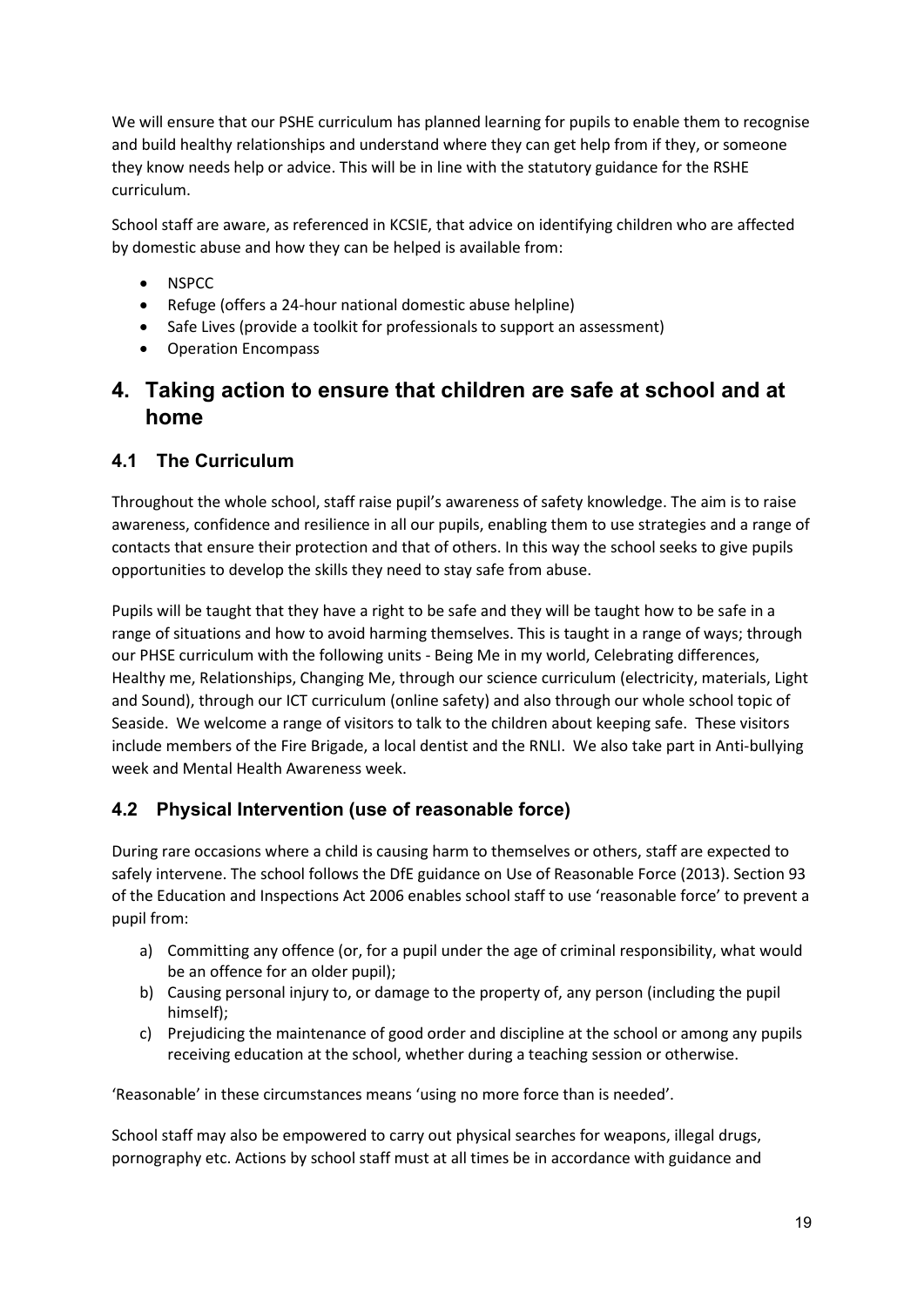procedures. In the event of searches or physical restraint being needed, parents will be informed the same day.

Any child who has more complex behavioural and emotional needs will have a Behaviour Response Plan and a Risk Assessment which will be co-created by nominated school staff and shared and signed by parents/carers. These documents will be shared with other staff and reviewed on a regular basis.

Any restraint incident will be recorded using the Trust electronic form and we will complete a body map form that indicates holds used. Parents/carers are always informed of any restraint used immediately.

#### **4.3 Reporting and recording concerns about a child or young person**

In our school any individual can contact the DSL or a Deputy DSL if they have concerns about a pupil. Staff understand through training that they must report without delay disclosures or information identifying harm to the DSL using the school's process. Staff will make a brief, accurate and verbatim record of the concerns including the child's own words (if a disclosure/allegation) or the evidence that has led to the concerns. This report is given to the DSL who will analyse risk and refer onwards as necessary and appropriate.

Referrals where urgent action is required should never be delayed in order for a full record to be written.

Staff should not delay reporting if the DSL is unavailable. If a DSL or Deputy DSL is unavailable or there are immediate concerns, the staff member will refer directly to Children's Social Care and the police if appropriate.

The exception to this process will be in those cases of known FGM where there is a mandatory requirement for the teacher to report directly to the police. The DSL should also be made aware.

Generally, the DSL will inform the parents prior to making a referral. However, where this may not be possible or appropriate, particularly when informing parents/carers may place the child at further risk.

Staff will notify the DSL (and attendance officer if nominated) of any child on a Child Protection Plan or Child in Need Plan where there is an unexplained absence, who in turn will inform the allocated Social Worker or Child Protection Chair.

Staff will report to the DSL any additional concerns, disclosures or observations after the initial referral, not assuming that a referral in itself will protect children.

Staff will record any concern using the school system as it is acknowledged that it is the combination of information that often brings the best oversight of the whole child or family. Child protection records will be stored securely and away from main pupil records. Oversight of records of concerns made by staff will be maintained by Headteacher, Safeguarding governor and Pastoral lead on a termly basis. Staff will be held to account for the record, timelines and appropriateness of actions.

#### **4.4 Dealing with allegations against staff and volunteers**

Our school has clear procedures for dealing with allegations against staff. If a concern is raised about the practice or behaviour of a member of staff this information should be reported straight away and passed to the Headteacher Miss Debbie Budden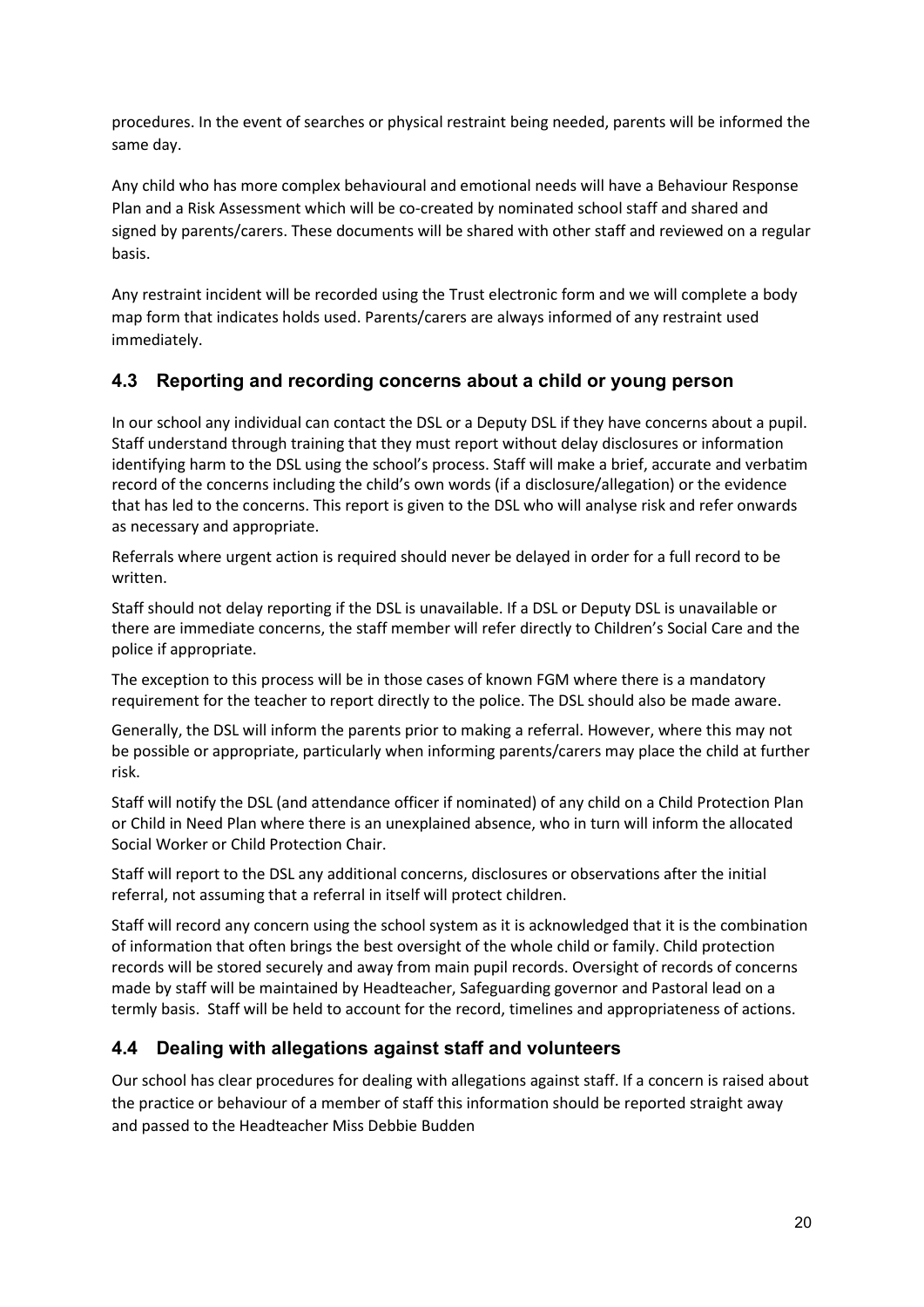In the absence of the Headteacher or if the allegation is against the Headteacher, the person receiving the allegation will contact the Local Authority Designated Officer (LADO) or Chair of Governors directly.

An allegation, in the context of the statutory obligations or organisations relates to any individual who works or volunteers in any capacity with children and where there is a concern that this person has or may have:

- Behaved in a way that has harmed a child, or may have harmed a child
- Possibly committed a criminal offence against or related to a child;
- Behaved towards a child or children in a way that indicates they may pose a risk of harm to children;
- Behaved or may have behaved in a way that indicates they may not be suitable to work with children.

In all cases where the concern about an individual falls into one of the categories above, which does meet the harm threshold, this will be considered to be an allegation. In all such cases the allegation must be reported to the LADO as soon as possible, but must be within 24 hours.

The school will also respond to low-level concerns that do not meet the harm threshold. The term 'low-level' concern is any concern – no matter how small, and even if no more than causing a sense of unease or a 'nagging doubt' that an adult working in or on behalf of the school may have acted in a way that:

- Is inconsistent with the staff code of conduct, including inappropriate conduct outside of work, and
- Does not meet the allegations threshold or is otherwise not considered serious enough to consider a referral to the LADO. (KCSIE para 409)

Examples of such behaviour could include, but are not limited to:

- Being over friendly with children;
- Having favourites;
- Taking photographs of children on their mobile phone;
- Engaging with a child on a one-to-one basis in a secluded area or behind a closed door; or
- Using inappropriate sexualised, intimidating or offensive language (KCSIE para 410)

Any low-level concern must be reported to the DSL, recorded in writing by the DSL and dealt with appropriately. Where a low-level concern is raised about the DSL, it should be shared with the Headteacher. The record should include details of the concern, the context in which the concern arose, and the action taken. The name of the individual sharing their concerns should also be noted, unless they wish to remain anonymous. Staff records should be reviewed so that potential patterns of concerning, problematic or inappropriate behaviour can be identified. Where this is identified, the school will decide on a course of action, either through its disciplinary procedures or where it moves from a concern to meeting the harms threshold, in which case it will be referred to the LADO.

#### **The Role of the LADO**

The LADO is responsible for:

- Providing advice, information, and guidance to employers and voluntary organisations around allegations and concerns regarding paid and unpaid workers.
- Managing and overseeing individual cases from all partner agencies.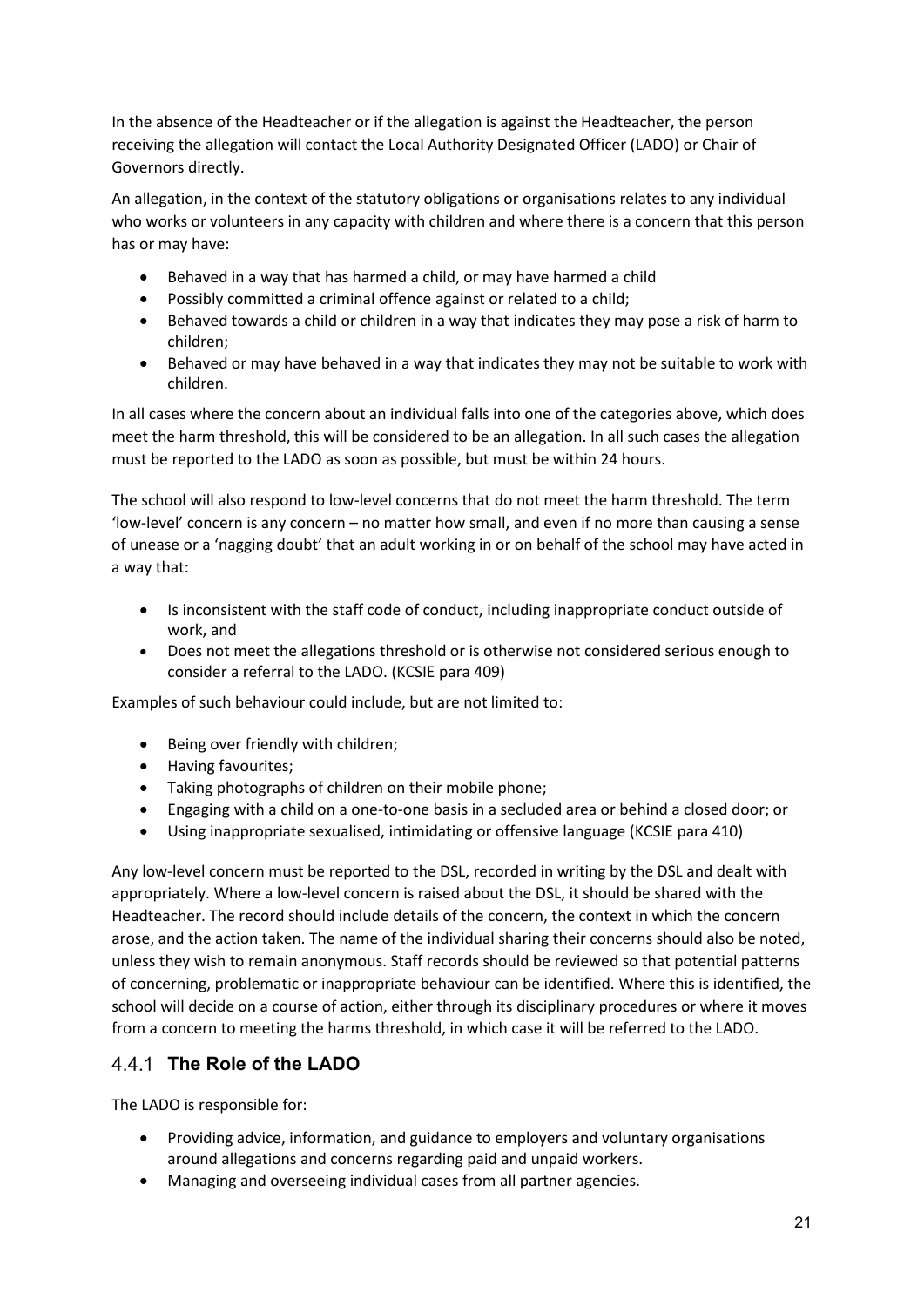- Ensuring the child's voice is heard and that they are safeguarded.
- Ensuring there is a consistent, fair and thorough process for all adults working with children and young people against whom an allegation is made.
- Monitoring the progress of cases to ensure they are dealt with as quickly as possible.
- Recommending a referral and chairing the strategy meeting in cases where the allegation requires investigation by police and social care.

#### **LADO Contact Details:**

**Poole** 01202 456744 (main number) [LADO@bcpcouncil.gov.uk](mailto:LADO@bcpcouncil.gov.uk)

**Dorset** Patrick Crawford 01305 221122 [LADO@dorsetcouncil.gov.uk](mailto:LADO@dorsetcouncil.gov.uk)

#### **4.5 Whistleblowing**

All staff and volunteers should be able to raise concerns about poor or unsafe practice and potential failures in the school's safeguarding regime and know that such concerns will be taken seriously. All staff should be aware of their duty to raise concerns, where they exist, about the attitude or actions of colleagues using the school's Whistleblowing Policy. If the concern is in relation to a member of staff, the matter must be brought to the attention of the Headteacher immediately who will act in accordance with procedures in Part 4 of KCSIE 2021. Whistleblowing concerns about the Headteacher should be raised with the Chair of the Governing Body, in accordance with the Trust's Whistleblowing Policy.

Any concerns which staff feel unable to raise internally or feel they have not been addressed correctly can be taken via the NSPCC helpline via [help@nspcc.org.uk](mailto:help@nspcc.org.uk).

# **5. Appendix 1: Glossary of types of abuse**

**Neglect** is the ongoing failure to meet a child's basic needs. A child might be left hungry or dirty, or without proper clothing, shelter, supervision or health care. This can put children and young people in danger, and have long term effects on their physical and mental wellbeing. Neglect can include physical neglect (not meeting a child's basic physical needs); educational neglect (a child does not receive an education); emotional neglect (a child doesn't get the nurture and stimulation they need); and medical neglect (a child isn't given proper health care).

**Physical abuse** is when someone intentionally hurts or harms a child or young person on purpose. Physical abuse symptoms include: bruises; broken or fractured bones; burns or scalds; bite marks; injuries and health problems. It also includes making up the symptoms of an illness or causing a child to become unwell. If a child regularly has injuries, there seems to be a pattern to the injuries or the explanation doesn't match the injuries, then this should be reported.

**Sexual abuse** is when a child or young person is sexually abused, they're forced or tricked into sexual activities. There are two types of sexual abuse; contact abuse (which can include touching, kissing and oral sex) and non-contact abuse. Sexual abuse can happen in person or online.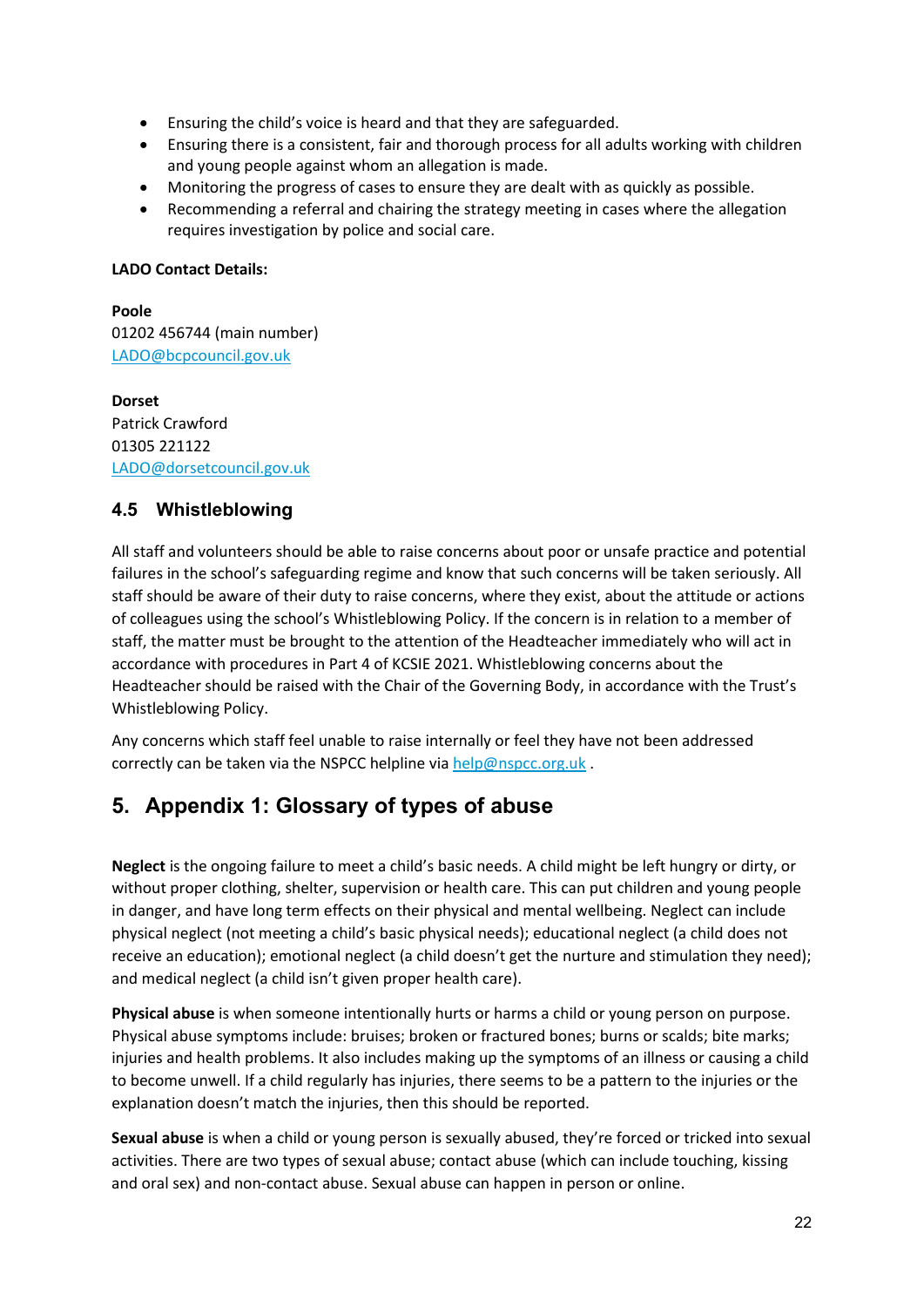**Emotional abuse** (sometimes called psychological abuse) is any type of abuse that involves the continual emotional mistreatment of a child. It can involve deliberately trying to scare, humiliate, isolate or ignore a child.

**Online abuse** is any type of abuse that happens on the internet and can happen anywhere online. Children and young people might experience different types of online abuse, such as cyberbullying, emotional abuse, grooming, sexting, sexual abuse and sexual exploitation.

**Domestic abuse** is defined as the behaviour of a person towards another person if they are aged 16 or over and are personally connected to each other and the behaviour is abusive. Behaviour is 'abusive' if it consists of any of the following: physical or sexual abuse; violent or threatening behaviour; controlling or coercive behaviour; economic abuse; psychological, emotional or other abuse. It can seriously harm children and young people and witnessing domestic abuse is child abuse.

**Child sexual exploitation (CSE)** is a type of sexual abuse and is when a child or young person is given things like gifts, drugs, money, status and affection, in exchange for performing sexual activities. Children and young people are often tricked into believing they're in a loving and consensual relationship.

**Grooming** is when someone builds a relationship, trust and emotional connection with a child or young person so they can manipulate, exploit and abuse them. It can happen in person or online, or both and by a stranger or someone they know. Children and young people who are groomed can be sexually abused, exploited or trafficked.

**Child trafficking** is where children and young people are tricked, forced or persuaded to leave their homes and are moved or transported and then exploited, forced to work or sold.

**Honour based abuse** is an incident or crime involving violence, threats of violence, intimidation, coercion or abuse which has or may have been committed to protect or defend the honour of an individual or family. This type of abuse can include female genital mutilation (FGM), breast ironing and forced marriage.

**Female genital mutilation (FGM)** is when a female's genitals are deliberately altered or removed for non-medical reasons. It's also known as 'female circumcision' or 'cutting' but has many other names.

**Child criminal exploitation (CCE)** is where children and young people are manipulated and coerced into committing crimes.

**County Lines** is the police term for urban gangs exploiting young people into moving drugs from a hub, normally a large city, into suburban areas and market and coastal towns, using dedicated mobile phone lines or 'deal lines'.

**Peer on peer abuse** is any form of physical, sexual, emotional and financial abuse, and coercive control exercised between children, and within children's relationships (both intimate and nonintimate), friendships, and wider peer associations. It can take various forms. Online peer on peer abuse is any form of peer on peer abuse with a digital element.

**Bullying** is behaviour that hurts someone else. It includes name calling, hitting, pushing, spreading rumours, threatening or undermining someone. It can happen anywhere – at school, at home or online. **Cyberbullying** is bullying that takes place online and can follow the child wherever they go, via social networks, gaming and mobile phone.